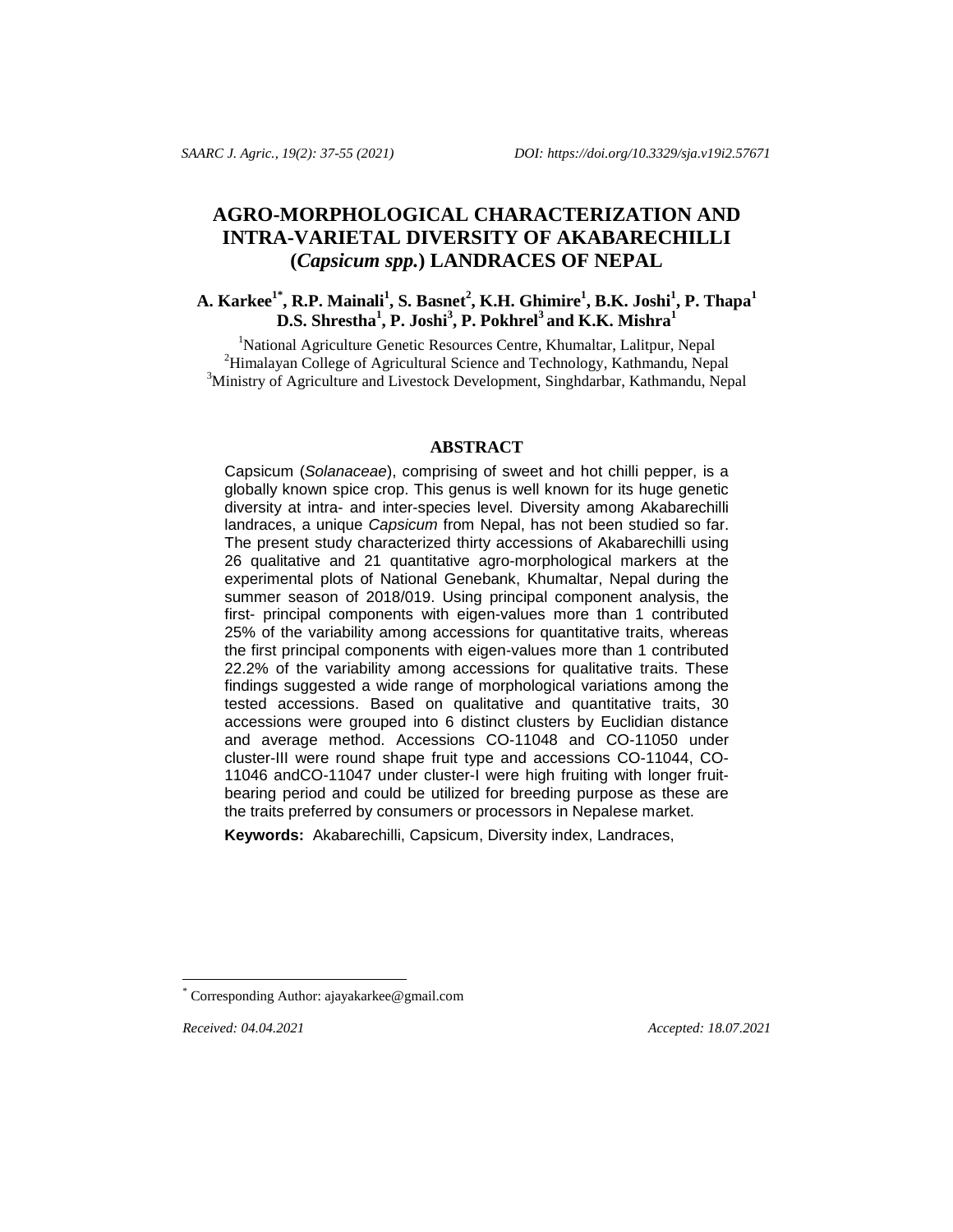#### **INTRODUCTION**

The genus Capsicum is an important fruit vegetable that has been widely consumed throughout the world mainly as a spice (Orobiyi et al., 2017), comprising nearly 40 species (Garcia et al., 2016; Barboza et al., 2019). Out of 40 species of the genus *Capsicum*, only five species such as *C. annuum* L., *C. chinense* Jacq*., C. frutescens* L., *C. baccatum* L. and *C. pubescens* Ruiz and Pav. have been cultivated (Costa et al., 2006). Among cultivated species, *C. annuum, C. microcarpum* (Syn *C. baccatum*), and *C. frutescens* were reported in Nepal (Sugiyama et al., 2018) as local landraces. Landraces are the early cultivated forms of a crop species, evolved from a wild population, and not manipulated by plant breeders (Joshi, 2017). One of the globally important landraces is 'Akabare' of chili pepper (Joshi, 2017). Chilli fruits serve as a source of vitamins (A, B, C, E, K, B2), proteins, lipids, carbohydrates, fibre, and minerals (Ca, P, Fe) (Bhadragoudar and Patil, 2011).

Akabarechilli, aunique *Capsicum spp.* called '*AkabareKhursani*' also known as *DalleKhursani* is thought to have originated in eastern Nepal (Sugiyama et al., 2018). These chili peppers found to have high similarity to the *C. annuum* group and were located at the border between the *C. annuum* and *C. frutescens*- chinense groups (Konisho et al., 2005). Akabarechilli is an important high-value crop in the eastern hilly regions i.e., Taplejung, Panchthar, Ilam, Dhankuta, Terathum, and Uadayapur districts of Nepal and the area of cultivation is being expanded every year. In Nepal, Chilli was cultivated in 968 ha of land with 7.47 Mt/ha productivity, whereas Akabarechilli were cultivated in 9,195 ha of land with 10.37 Mt/ha (MOALD, 2021). Locally available Akabarechillies are more or less ball-like structure almost round cherry size which looks green in the immature stage and dark or bright red during the ripening stage. This chilli type is regarded as high-value crop in Nepal, one of the income-generating crops and has been widely consumed as a spice additive in soup, dal or curry or directly consumed as a fresh or fermented pickle. In the eastern hills of Nepal, It is one of the important income generating crops for farmers. Demand for fresh as well as dried powder of akabarechilli is increasing in international market i.e., Indian, Bhutan, Tibet as well as in domestic market has creating an opportunity for Nepalese farmers to grow for commercial scale (Chapagai et al, 2011). Nepalese people believe that the consumption of an excessive amounts of ordinary chilli can cause injury to the stomach but more pungent and hotter '*AkabareKhursani*' varieties do not cause stomach upset (Nemoto et al., 2016) and also take these varieties as a medicinal value for curing gastritis (Mainali et al., 2020).

There is huge diversity of native Akabarechilli genetic resources in Nepal; however, they never get priority in crop improvement programs as other local crops (Joshi et al., 2020). Production of Akabarechilli in Nepal faces many problems among which unavailability of improved/registered varieties is the most important. As the chilli is a highly cross-pollinating crop, the major challenges are to stop genetic erosion that is expected to be higher due to mixing its genetic constituents with foreign hybrid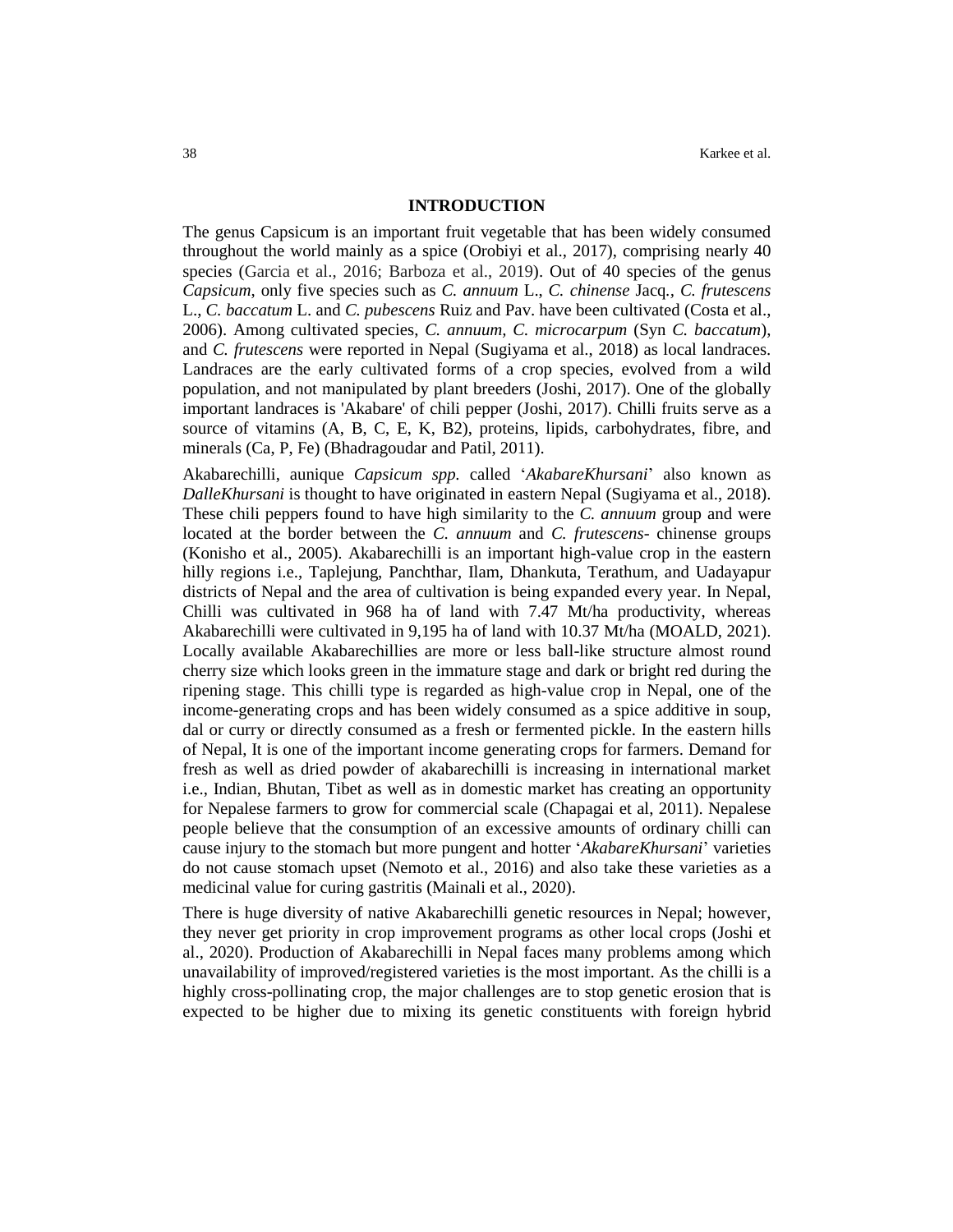varieties as well as other local landraces of chilli. Detailed information on the pattern and structure of agro morphological diversity of Akabarechilli is still lacking, thus accurate phenotyping is of paramount importance for identifying useful traits (Newton et al., 2010). It is very important to assess the existing Akabarechilli diversity for its better utilization in the breeding programs. The morphological and agronomic characterization of a crop is an important step in the management of genetic diversity (Manzano et al., 2001; Radhouane, 2004) and for the selection and development of improved varieties (Fraleigh, 1987; Smith et al., 1991).There is a need for extensive characterization, evaluation, and tagging of economically important traits. Hence, the present study aimed to characterize and assess the intravarietal diversity of Akabarechilli landraces collected from the eastern hills of Nepal using agro-morphological traits.

## **MATERIALS AND METHODS**

## **Plant materials and site description**

A total of 30 Akabarechilli accessions collected from five districts of eastern Nepal (Table 1) were characterized at the research field of the National Agriculture Genetic Resources Center (NAGRC), Nepal Agricultural Research Council (NARC), Khumaltar from April 2019 to January 2020. The accessions were from 1080 to 2405 m above sea level (asl) altitudal range. The research field of NAGRC is located at an altitude of 1368 m asl, the latitude of 27º40'N and longitude of 085º20'E (Genebank, 2018) representing the sub-tropical mid hill region.

| Table 1. Collection site details of Akabarechilli accessions |  |  |  |
|--------------------------------------------------------------|--|--|--|
|                                                              |  |  |  |

| S1.<br>No. | Collection<br>No. | <b>Collection Site</b> | Latitude | Longitude | Altitude (m) |
|------------|-------------------|------------------------|----------|-----------|--------------|
| 1          | CO-11044          | Ilam, Pashupatinagar   | 26.936   | 88.078    | 1478         |
| 2          | $CO-11045$        | Solukhumbu, Panchan    | 27.410   | 86.690    | 1400         |
| 3          | CO-11046          | Panchthar, Chilingdin  | 27.334   | 86.515    | 1872         |
| 4          | $CO-11047$        | Okhaldhunga, Barnalu   | 27.334   | 86.515    | 1910         |
| 5          | $CO-11048$        | Panchthar, Rabi        | 26.926   | 87.679    | 1695         |
| 6          | CO-11049          | Panchthar, Rabi        | 26.936   | 87.694    | 1692         |
| 7          | $CO-11050$        | Khotang, Batase        | 27.076   | 86.726    | 1600         |
| 8          | $CO-11051$        | Panchthar, Rabi        | 26.936   | 87.694    | 1692         |
| 9          | CO-11052          | Panchthar, Rabi        | 26.936   | 87.687    | 1692         |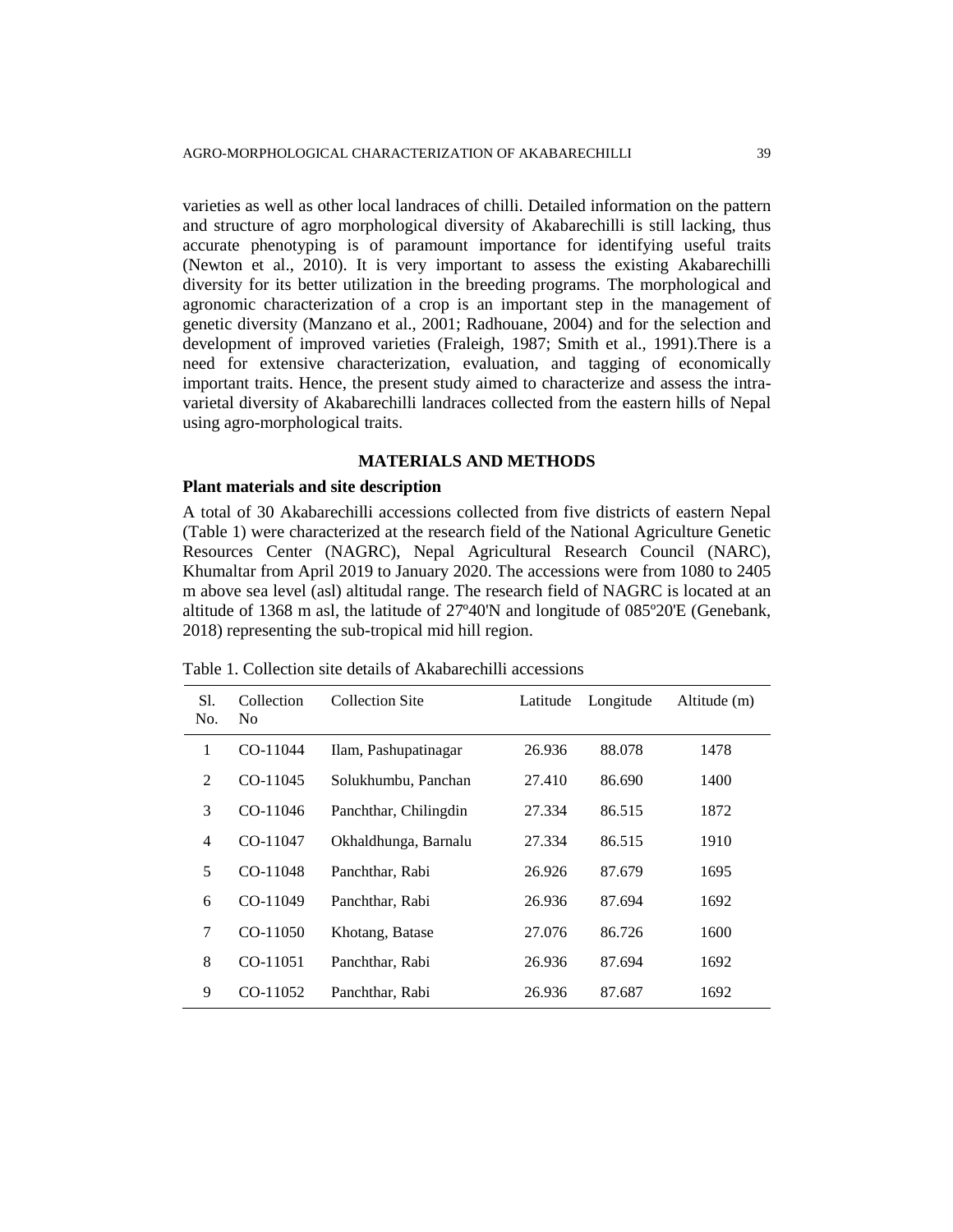| S1.<br>No. | Collection<br>No | <b>Collection Site</b>  | Latitude | Longitude | Altitude (m) |
|------------|------------------|-------------------------|----------|-----------|--------------|
| 10         | CO-11053         | Khotang, Diktel         | 27.257   | 86.765    | 1880         |
| 11         | CO-11054         | Panchthar, Pauwasarnath | 27.065   | 87.804    | 1865         |
| 12         | CO-11055         | Khotang, Buipa          | 27.237   | 86.714    | 1400         |
| 13         | CO-11056         | Khotang, Buipa          | 27.215   | 86.724    | 1600         |
| 14         | CO-11057         | Khotang, Buipa          | 27.217   | 86.730    | 1400         |
| 15         | CO-11058         | Khotang, Buipa          | 27.217   | 86.730    | 1400         |
| 16         | CO-11059         | Panchthar, Rabi         | 26.936   | 87.693    | 1692         |
| 17         | CO-11060         | Ilam, Samalbung         | 26.875   | 88.143    | 1705         |
| 18         | CO-11061         | Khotang, Buipa          | 27.209   | 86.722    | 1450         |
| 19         | CO-11062         | Panchthar, Rabi         | 26.921   | 87.682    | 1645         |
| 20         | CO-11063         | Panchthar, Rabi         | 26.921   | 87.682    | 1650         |
| 21         | CO-11064         | Panchthar, Pauwasarnath | 27.063   | 87.807    | 2405         |
| 22         | CO-11065         | Panchthar, Sarandanda   | 26.982   | 87.668    | 1793         |
| 23         | CO-11066         | Khotang, Buipa          | 27.238   | 86.714    | 1450         |
| 24         | CO-11067         | Khotang, Rajapani       | 27.237   | 86.694    | 1080         |
| 25         | CO-11068         | Khotang, Buipa          | 27.215   | 86.724    | 1600         |
| 26         | CO-11069         | Ilam, Barbote           | 26.959   | 87.919    | 1440         |
| 27         | CO-11070         | Solukhumbu, Salyan      | 27.410   | 86.660    | 1540         |
| 28         | CO-11071         | Panchthar, Rabi         | 26.936   | 87.694    | 1692         |
| 29         | CO-11072         | Panchthar, Rabi         | 26.922   | 86.667    | 1700         |
| 30         | CO-11073         | Ilam, Barbote           | 26.959   | 87.919    | 1440         |

## **Field experiments**

Seed was sown in nurseries on  $1<sup>st</sup>$ April 2019, and seedlings of 6–7 leaves were transplanted (40 days after sowing) using 60 cm row to row and 20 cm plant to plant distance. FYM at 10 t/ha and N:  $\overline{P_2O_5:K_2O}$  at 90:60:60 kg/ha were applied manually during final land preparation (before transplanting). Intercultural operations i.e., irrigation, weeding, etc. and other agronomic practices were done as required.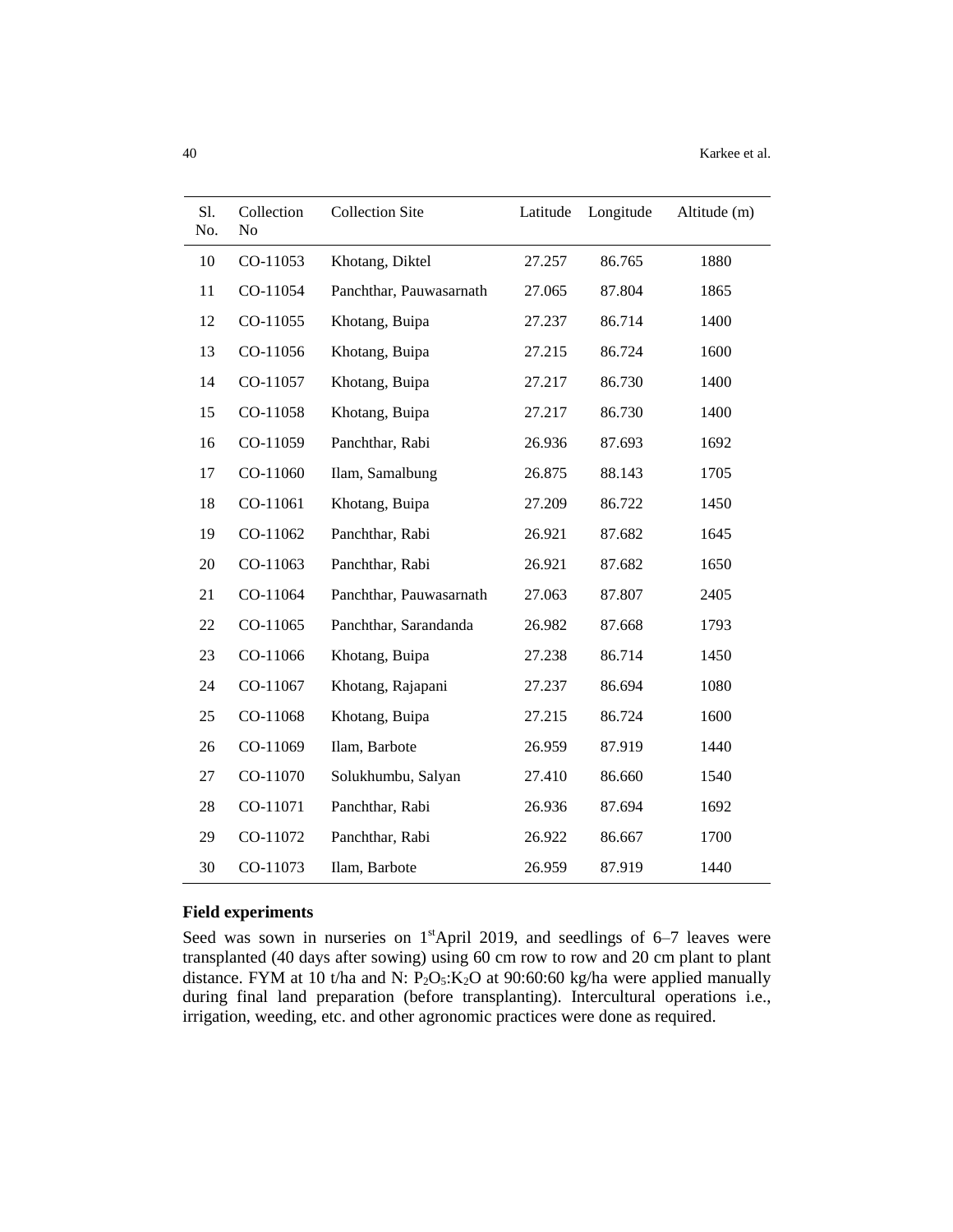#### **Data collection and data analysis**

Morphological data (26 qualitative and 21 quantitative traits) were recorded using the standard descriptors for characterization (IPGRI, AVRDC and CATIE, 1995)

The coefficient of variation (CV) was calculated based on the formula CV (%) = (standard deviation/mean values)  $\times$  100. Mean values and standard deviation were calculated on the basis of the 5 individual plants or of the 20 randomly harvested fruits (Orobiyi et al., 2017).

Descriptive statistics, Shannon-Weaver diversity index (H') (Shannon and Weaver, 1964), and frequency distribution were employed to estimate and analyze the diversity via MS Excel. The Standardized Shannon-Weaver diversity index (H') was calculated using the formula:

 $H' = [\sum(n/N) * {Log2(n/N) * (-1)}] / log2k$ 

Where, H' is standardized Shannon Weaver diversity index,

k is the number of phenotypic classes for a character,

n is the frequency of phenotypic class of that character

and N is the total number of observations for character.

For the quantitative traits, accessions were divided into 10 phenotypic classes as  $\langle x - \rangle$ 2sd, x-2sd, x-1.5sd, x-1sd, x-0.5sd, x, x+0.5sd, x-1sd, x-1.5sd, x-2sd, >x+2sd are as the margin of the classes, where x is average and sd is standard deviation. The diversity index was considered as low  $(0.10\leq H' \leq 0.40)$ , intermediate  $(0.40\leq H' \leq 0.60)$ or high  $(H \ge 0.60)$  (Eticha et al., 2005).

The classifications of landraces on the basis of both qualitative and quantitative traits were performed using multivariate principal component analysis (PCA) in MINITAB version 17 (Minitab, 2010). The construction of two-dimensional (2-D) plots was made based on the first two principal components (PCs). For systematic analysis, hierarchical clustering was performed using Euclidean distance and Average method. Distance between clusters were analyzed and reported as a dendrogram of Euclidean distances via MINITAB version 17.

#### **RESULTS AND DISCUSSION**

Characterization of crops based on morphological and agronomic traits are important steps for the management of genetic diversity (Manzano et al., 2001) and this is a prerequisite for the selection of improved varieties (Fraleigh, 1987; Smith et al., 1991). Further, loss of genetic diversity particularly for the local and crosspollinating crops, mainly because of growing mono-genotype or hybrid varieties has prompted the need for accelerated conservation (Joshi, 2017) which in fact demands the detailed characterization of gene bank holdings. Considering this fact, for the first time, detailed characterization of Akabarechilli landraces available at National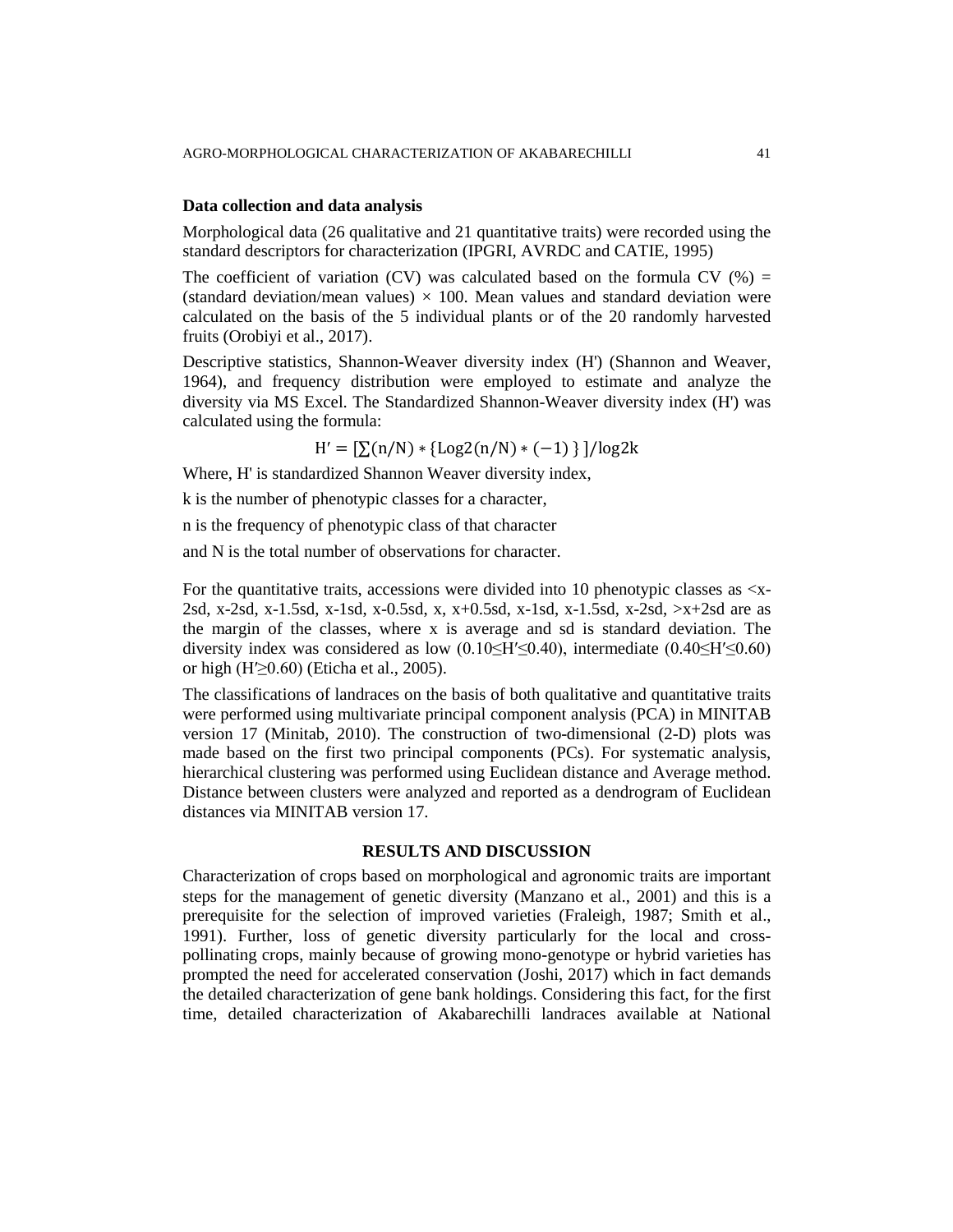Genebank, Nepal has been made. Diversity assessment based on morphological characters was done using some statistical tools viz descriptive statistics, diversity index, multivariate analysis such as PCA and cluster analysis, that were used by different authors (Orobiyi et al., 2017, Mellidou et al., 2010).

#### **Diversity based on quantitative characters**

Twenty-one (21) quantitative variables of Akabarechilli measured and analyzed. The descriptive statistics (average, minimum, maximum, and standard deviation) and Shannon-Weaver diversity indices (H') were used to measure the diversity of the accessions on quantitative characters.

The coefficient of variation ranged from 5.54 (average days to flowering) to 68.44 (average stem length). Out of 21 measured quantitative parameters, 10 have a high coefficient of variation ( $CV > 20\%$ ) indicating greater the dispersion or wide range of variability within the same accessions for these variables. Stem diameter, days to flowering, corolla length, anther length, filament length, days to fruiting, fruitbearing period, fruit length, fruit pedicel length, number of locules per fruit, and seed diameter were the parameters that have a low coefficient of variation (CV <20%) (Table 3) indicating dispersion from the mean is minimum and estimate for these traits are more precise. This also suggests minimum variability in the chilli accessions for these traits.

Days to fruiting, the average length of fruit, average width of fruit, the average weight per fruits, average number of fruits per plant, and fruit bearing period, etc are the most important yield attributing characters that contribute production and marketing value of chilli (Orobiyi et al., 2017). These parameters vary respectively from 87 to 121 days (with an average of 106 days), from 1.46 to 2.88 cm (with an average 2.05 cm), from  $0.62$  to 2.23 cm (with an average of 1.53 cm), from  $0.84$  to 6.06 gm (with an average of 2.70 gm), from 24 to 150 fruits (with an average of 76 fruits/plant), from 1.96 to 7.36 g for 1000 seeds (with an average of 5.45 gm/1000 seeds) and from 105 to 186 days (with an average of 167 days) (Table 2). Except two quantitative trait variables viz. fruit-bearing period and the number of locules per fruit, all other trait variables were recorded to have high diversity as the Shannon-Weaver diversity indices (H') for them is higher than 0.6 as defined by Eticha et al. (2005). Among the variables, plant height (cm), mature leaf length (cm), stem diameter (cm), filament length (mm), corolla length (mm) recorded to have the highest Shannon-Weaver diversity indices (H'). The important yield attributing traits such as days to fruiting (H' = 0.78), fruit size including fruit length ( $(H' = 0.84)$  and fruit width (H' = 0.71), fruit weight (per fruit) (H' = 0.74), average number of fruits per plant  $(H' = 0.83)$ . However, the diversity indices of fruit-bearing period, the important yield attributing, and market traits were very minimal  $(H' = 0.28)$ . Higher average Shannon-Weaver diversity indices (H') for quantitative characters (0.76) indicates the presence of a higher diversity on studied agro-morphological characteristics (Table 2).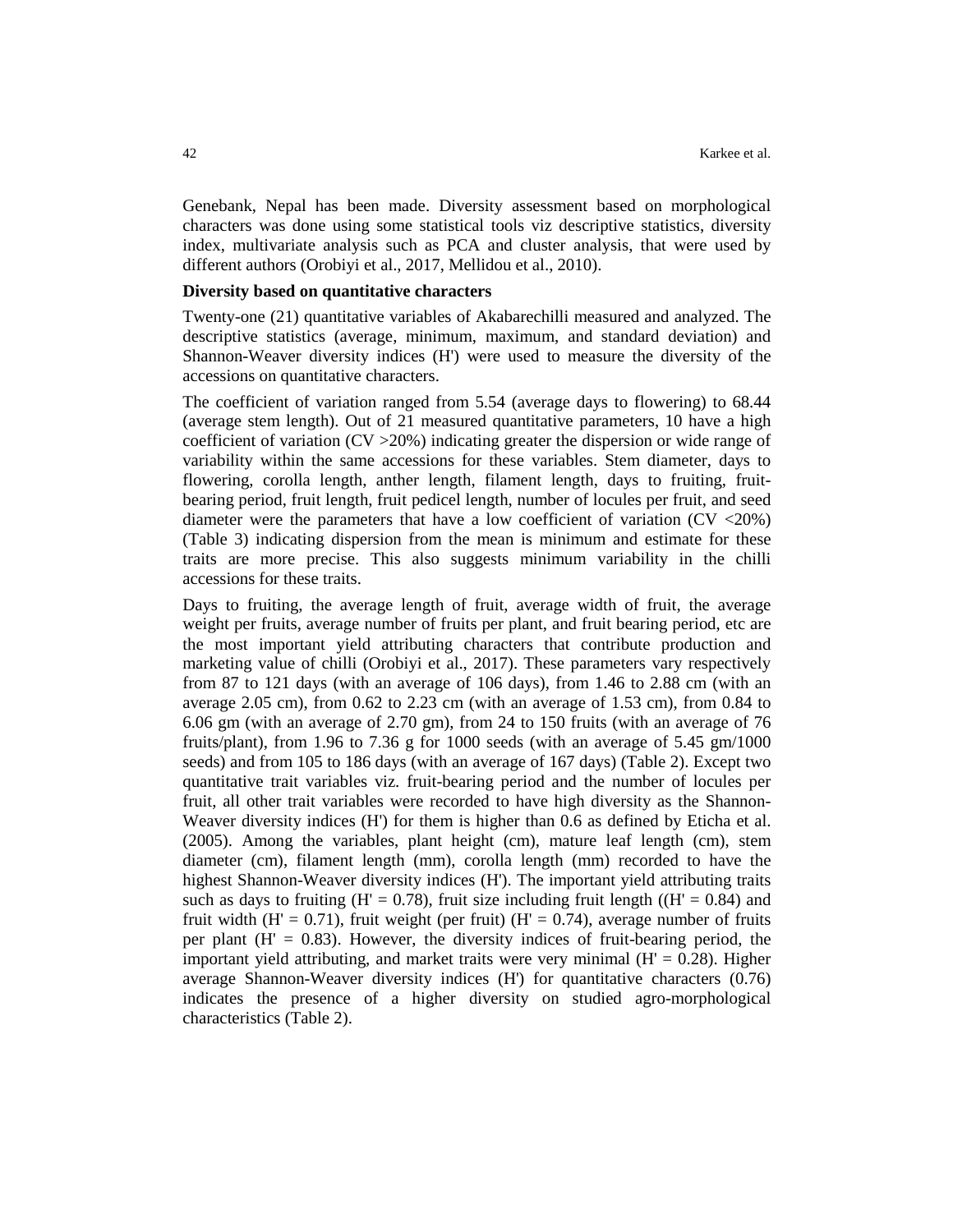| Sl.<br>No.     | Variable                  | Minimum | Maximum | Mean   | CV    | <b>SD</b> | H'   |
|----------------|---------------------------|---------|---------|--------|-------|-----------|------|
| 1              | Plant height (cm)         | 50.00   | 179.60  | 127.72 | 21.26 | 27.15     | 0.92 |
| $\overline{c}$ | Plant canopy width (cm)   | 32.92   | 129.58  | 78.59  | 24.32 | 19.11     | 0.81 |
| 3              | Stem length (cm)          | 3.10    | 35.40   | 13.61  | 68.44 | 9.31      | 0.62 |
| $\overline{4}$ | Stem diameter (cm)        | 1.23    | 2.51    | 1.89   | 13.43 | 0.25      | 0.89 |
| 5              | Mature leaf length (cm)   | 5.96    | 18.54   | 13.01  | 25.92 | 3.37      | 0.90 |
| 6              | Mature leaf width (cm)    | 3.27    | 10.73   | 7.70   | 29.61 | 2.28      | 0.79 |
| 7              | Days to flowering         | 83.00   | 111.00  | 98.50  | 5.54  | 5.46      | 0.80 |
| 8              | Number of flower per axil | 1.00    | 2.67    | 1.89   | 20.47 | 0.39      | 0.74 |
| 9              | Corolla length (mm)       | 6.35    | 10.88   | 8.52   | 13.31 | 1.13      | 0.86 |
| 10             | Anther length (mm)        | 1.89    | 3.11    | 2.39   | 13.67 | 0.33      | 0.82 |
| 11             | Filament length (mm)      | 2.11    | 3.78    | 2.95   | 15.47 | 0.46      | 0.87 |
| 12             | Days to fruiting          | 87.00   | 121.50  | 106.75 | 8.31  | 8.87      | 0.78 |
| 13             | Fruit-bearing period (d)  | 105.00  | 187.00  | 167.00 | 11.47 | 19.09     | 0.28 |
| 14             | Fruit length (cm)         | 1.46    | 2.88    | 2.05   | 15.94 | 0.33      | 0.84 |
| 15             | Fruit width (cm)          | 0.62    | 2.23    | 1.53   | 32.20 | 0.49      | 0.71 |
| 16             | Fruit weight $(g)$        | 0.84    | 6.08    | 2.70   | 38.17 | 1.03      | 0.74 |
| 17             | Fruit pedicel length (cm) | 2.06    | 3.45    | 2.62   | 15.18 | 0.40      | 0.86 |
| 18             | Number of locules         | 1.10    | 2.95    | 2.40   | 18.02 | 0.43      | 0.35 |
| 19             | Seed diameter (mm)        | 3.26    | 4.91    | 4.26   | 9.97  | 0.43      | 0.80 |
| 20             | 1000-seed weight $(g)$    | 1.96    | 7.36    | 5.45   | 23.95 | 1.30      | 0.82 |
| 21             | Number of fruit per plant | 24      | 150     | 76     | 46.67 | 35.59     | 0.83 |

Table 2. Descriptive statistics and Shannon-Weaver diversity indices (H') for quantitative traits of Akabare accessions

CV=Coefficient of variation, SD=Standard deviation, H' =Shannon-Weaver diversity indices

#### **Diversity based on qualitative characters**

Descriptor states, their frequency, and proportions as well as Shannon-Weaver diversity indices for each qualitative trait are given in Table 3. Among 26 qualitative variables, 24 are found to be polymorphic while two variables such as corolla spot color and corolla shape are found monomorphic. The diversity index (H') ranged from 0 to 0.96 with a mean value of 0.50, indicating medium diversity is present in the collection of Akabarechilli for the qualitative traits. The diversity index (H') for 13 variables was found high, while the diversity index for 4 variables were found intermediate. Among 13 variables with high diversity index, some variables which might represent consumer-preferred qualitative traits such as fruit color at the mature stage (H' =  $0.62$ ), fruit shape (0.68), fruit surface (0.96), etc. have higher diversity index indicating their potential uses in the future breeding program.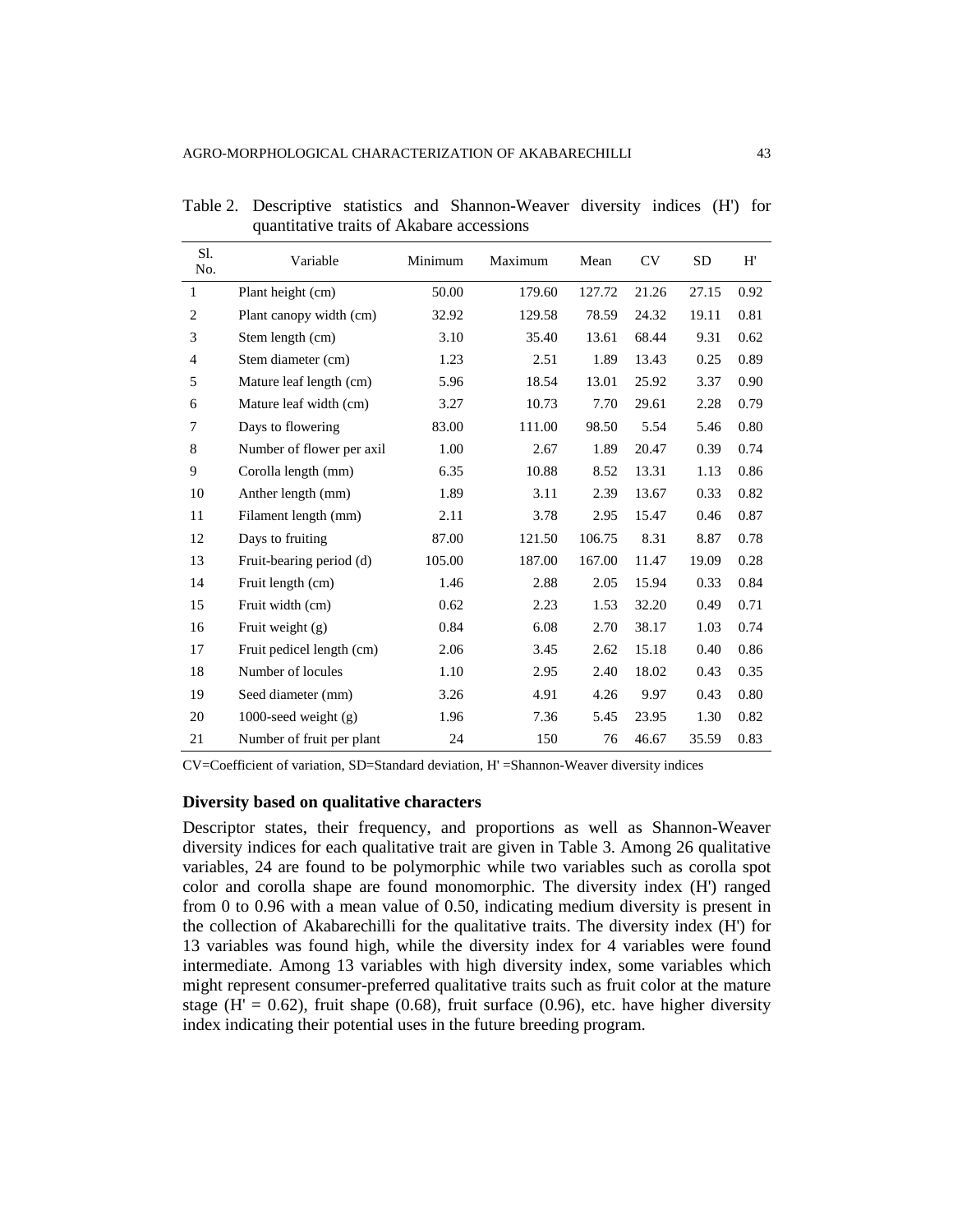Higher H' value was found on some characters such as plant growth habit, branching habit, leaf density, leaf shape, fruit surface, flower position, filament color, fruit color at a mature stage, fruit shape, seed color and seed surface while intermediate H' value were found for stem shape, leaf color, fruit shape at pedicel attachment, fruit shape at the blossom end, and seed size. However, relatively lower H' values was found for stem color, stem pubescence, corolla color, anther color, stigma exertion, calyx margin, neck at base of fruit, and fruit blossom end appendage. All accessions have a white colored spot and rotate shape corolla meaning no diversity with H'=0.

Table 3. Descriptor states, their frequency, and proportion of phenotypic classes and S-W diversity index (H') for 26 qualitative traits of Akabarechilli

|                | Sl. No. Characters | H'       | Observed phenotypic class | Frequency      | Proportion, % |
|----------------|--------------------|----------|---------------------------|----------------|---------------|
|                |                    |          | Green                     | $\overline{4}$ | 13.3          |
| 1              | Stem colour        | $0.28 -$ | Green with                | 26             | 86.7          |
|                |                    | 0.56     | Cylindrical               | 9              | 30.0          |
| 2              | Stem shape         |          | Angled                    | 19             | 63.3          |
|                |                    |          | Sparse                    | 27             | 90.0          |
| 3              | Stem pubescence    | $0.30 -$ | Intermediate              | 3              | 10.0          |
|                |                    |          | Prostrate                 | 6              | 20.0          |
| $\overline{4}$ | Plant growth habit |          | 0.75 Intermediate         | 14             | 46.7          |
|                |                    |          | Erect                     | 10             | 33.3          |
|                |                    |          | Sparse                    | $\overline{4}$ | 13.3          |
| 5              | Branching habit    |          | 0.84 Intermediate         | 18             | 60.0          |
|                |                    |          | Dense                     | 8              | 26.7          |
|                |                    |          | Sparse                    | 6              | 20.0          |
| 6              | Leaf density       |          | 0.83 Intermediate         | 19             | 63.3          |
|                |                    |          | Dense                     | 5              | 16.7          |
|                |                    |          | Light green               | 8              | 26.7          |
| $\tau$         | Leaf colour        |          | 0.51 Green                | 8              | 26.7          |
|                |                    |          | Dark green                | 14             | 46.6          |
|                |                    |          | Deltoid                   | 20             | 66.6          |
| 8              | Leaf shape         |          | 0.79 Ovate                | 5              | 16.7          |
|                |                    |          | Lanceolate                | 5              | 16.7          |
|                |                    |          | Pendant                   | $\overline{2}$ | 6.7           |
| 9              | Flower position    |          | 0.73 Intermediate         | 20             | 66.6          |
|                |                    |          | Erect                     | 8              | 26.7          |
| 10             | Corolla colour     |          | 0.30 White                | 11             | 36.7          |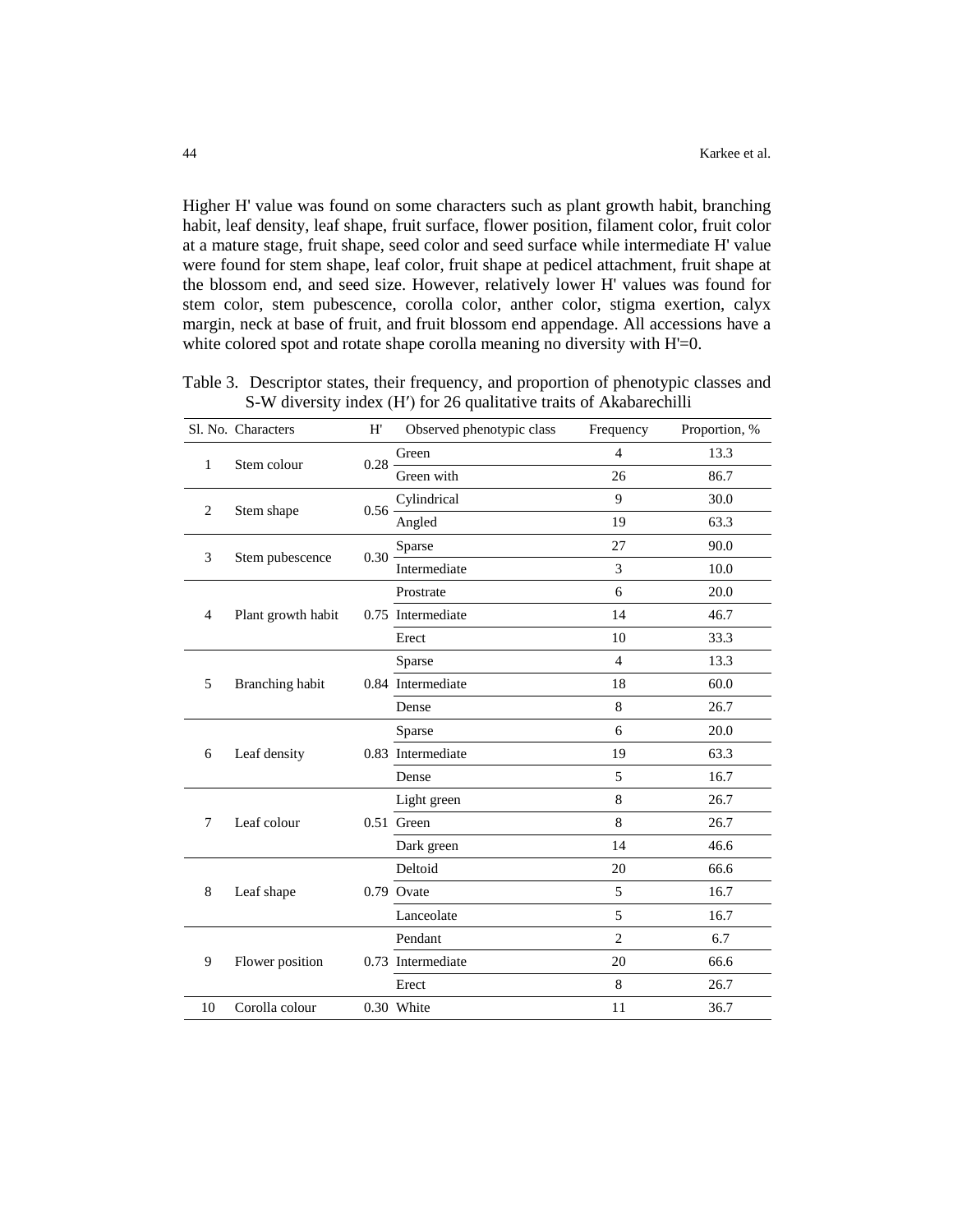|    | Sl. No. Characters                   | H'           | Observed phenotypic class                                                                                                                                                                                                                                                                                                                                                                                                                                                                                                                                                                                                                                                        | Frequency    | Proportion, % |
|----|--------------------------------------|--------------|----------------------------------------------------------------------------------------------------------------------------------------------------------------------------------------------------------------------------------------------------------------------------------------------------------------------------------------------------------------------------------------------------------------------------------------------------------------------------------------------------------------------------------------------------------------------------------------------------------------------------------------------------------------------------------|--------------|---------------|
|    |                                      |              | Light yellow                                                                                                                                                                                                                                                                                                                                                                                                                                                                                                                                                                                                                                                                     | 19           | 63.3          |
| 11 | Corolla spot colour                  | 0            | White                                                                                                                                                                                                                                                                                                                                                                                                                                                                                                                                                                                                                                                                            | 30           | 100.0         |
| 12 | Corolla shape                        | $\mathbf{0}$ | Rotate                                                                                                                                                                                                                                                                                                                                                                                                                                                                                                                                                                                                                                                                           | 30           | 100.0         |
|    |                                      |              | White                                                                                                                                                                                                                                                                                                                                                                                                                                                                                                                                                                                                                                                                            | 23           | 76.7          |
| 13 | Anther colour                        |              |                                                                                                                                                                                                                                                                                                                                                                                                                                                                                                                                                                                                                                                                                  | 6            | 20.0          |
|    |                                      |              | 0.36 Purple<br>1<br>Green<br>$\mathbf{1}$<br>White<br>8<br>Green<br>$0.61 -$<br>9<br>Blue<br>12<br>Purple<br>Inserted<br>$\overline{4}$<br>0.49 Same level<br>$\mathbf{1}$<br>25<br>Exerted<br>Entire<br>$\mathbf{1}$<br>0.34 Intermediate<br>26<br>3<br>Dentate<br>$\overline{2}$<br>Orange<br>12<br>Light red<br>0.62<br>Red<br>11<br>Dark red<br>5<br>$\overline{7}$<br>Almost round<br>Triangular<br>14<br>0.68<br>Campanulate<br>$\overline{2}$<br>$\overline{7}$<br><b>Blocky</b><br>17<br>Truncate<br>0.57 Cordate<br>10<br>3<br>Lobate<br>29<br>Absent<br>0.21<br>$\mathbf{1}$<br>Present<br>Pointed<br>$\sqrt{2}$<br>0.55 Blunt<br>13<br>Shrunken<br>15<br>29<br>Absent | 3.3          |               |
|    |                                      |              |                                                                                                                                                                                                                                                                                                                                                                                                                                                                                                                                                                                                                                                                                  |              | 3.3           |
|    |                                      |              |                                                                                                                                                                                                                                                                                                                                                                                                                                                                                                                                                                                                                                                                                  |              | 26.7          |
| 14 | Filament colour                      |              |                                                                                                                                                                                                                                                                                                                                                                                                                                                                                                                                                                                                                                                                                  |              | 30.0          |
|    |                                      |              |                                                                                                                                                                                                                                                                                                                                                                                                                                                                                                                                                                                                                                                                                  |              | 40.0          |
|    |                                      |              |                                                                                                                                                                                                                                                                                                                                                                                                                                                                                                                                                                                                                                                                                  |              | 13.3          |
| 15 | Stigma exertion                      |              |                                                                                                                                                                                                                                                                                                                                                                                                                                                                                                                                                                                                                                                                                  |              | 3.3           |
|    |                                      |              |                                                                                                                                                                                                                                                                                                                                                                                                                                                                                                                                                                                                                                                                                  |              | 83.3          |
|    |                                      |              |                                                                                                                                                                                                                                                                                                                                                                                                                                                                                                                                                                                                                                                                                  |              | 3.3           |
| 16 | Calyx margin                         |              |                                                                                                                                                                                                                                                                                                                                                                                                                                                                                                                                                                                                                                                                                  |              | 86.7          |
|    |                                      |              |                                                                                                                                                                                                                                                                                                                                                                                                                                                                                                                                                                                                                                                                                  |              | 10.0          |
|    |                                      |              |                                                                                                                                                                                                                                                                                                                                                                                                                                                                                                                                                                                                                                                                                  |              | 6.6           |
|    | Fruit colour at                      |              |                                                                                                                                                                                                                                                                                                                                                                                                                                                                                                                                                                                                                                                                                  |              | 40.0          |
| 17 | mature stage                         |              |                                                                                                                                                                                                                                                                                                                                                                                                                                                                                                                                                                                                                                                                                  |              | 36.7          |
|    |                                      |              |                                                                                                                                                                                                                                                                                                                                                                                                                                                                                                                                                                                                                                                                                  |              | 16.7          |
|    |                                      |              |                                                                                                                                                                                                                                                                                                                                                                                                                                                                                                                                                                                                                                                                                  |              | 23.3          |
|    |                                      |              |                                                                                                                                                                                                                                                                                                                                                                                                                                                                                                                                                                                                                                                                                  |              | 46.7          |
| 18 | Fruit shape                          |              |                                                                                                                                                                                                                                                                                                                                                                                                                                                                                                                                                                                                                                                                                  |              | 6.7           |
|    |                                      |              |                                                                                                                                                                                                                                                                                                                                                                                                                                                                                                                                                                                                                                                                                  |              | 23.3          |
|    |                                      |              |                                                                                                                                                                                                                                                                                                                                                                                                                                                                                                                                                                                                                                                                                  |              | 56.7          |
| 19 | Fruit shape at pedicel<br>attachment |              |                                                                                                                                                                                                                                                                                                                                                                                                                                                                                                                                                                                                                                                                                  |              | 33.3          |
|    |                                      |              |                                                                                                                                                                                                                                                                                                                                                                                                                                                                                                                                                                                                                                                                                  |              | 10.0          |
|    |                                      |              |                                                                                                                                                                                                                                                                                                                                                                                                                                                                                                                                                                                                                                                                                  |              | 96.6          |
| 20 | Neck at base of fruit                |              |                                                                                                                                                                                                                                                                                                                                                                                                                                                                                                                                                                                                                                                                                  |              | 3.3           |
|    |                                      |              |                                                                                                                                                                                                                                                                                                                                                                                                                                                                                                                                                                                                                                                                                  |              | 6.7           |
| 21 | Fruit shape at<br>blossom end        |              |                                                                                                                                                                                                                                                                                                                                                                                                                                                                                                                                                                                                                                                                                  |              | 43.3          |
|    |                                      |              |                                                                                                                                                                                                                                                                                                                                                                                                                                                                                                                                                                                                                                                                                  |              | 50.0          |
|    | Fruit blossom end                    |              |                                                                                                                                                                                                                                                                                                                                                                                                                                                                                                                                                                                                                                                                                  |              | 96.6          |
| 22 | appendage                            | 0.21         | Present                                                                                                                                                                                                                                                                                                                                                                                                                                                                                                                                                                                                                                                                          | $\mathbf{1}$ | 3.3           |
| 23 | Fruit surface                        |              | $0.96$ Smooth                                                                                                                                                                                                                                                                                                                                                                                                                                                                                                                                                                                                                                                                    | 9            | 30.0          |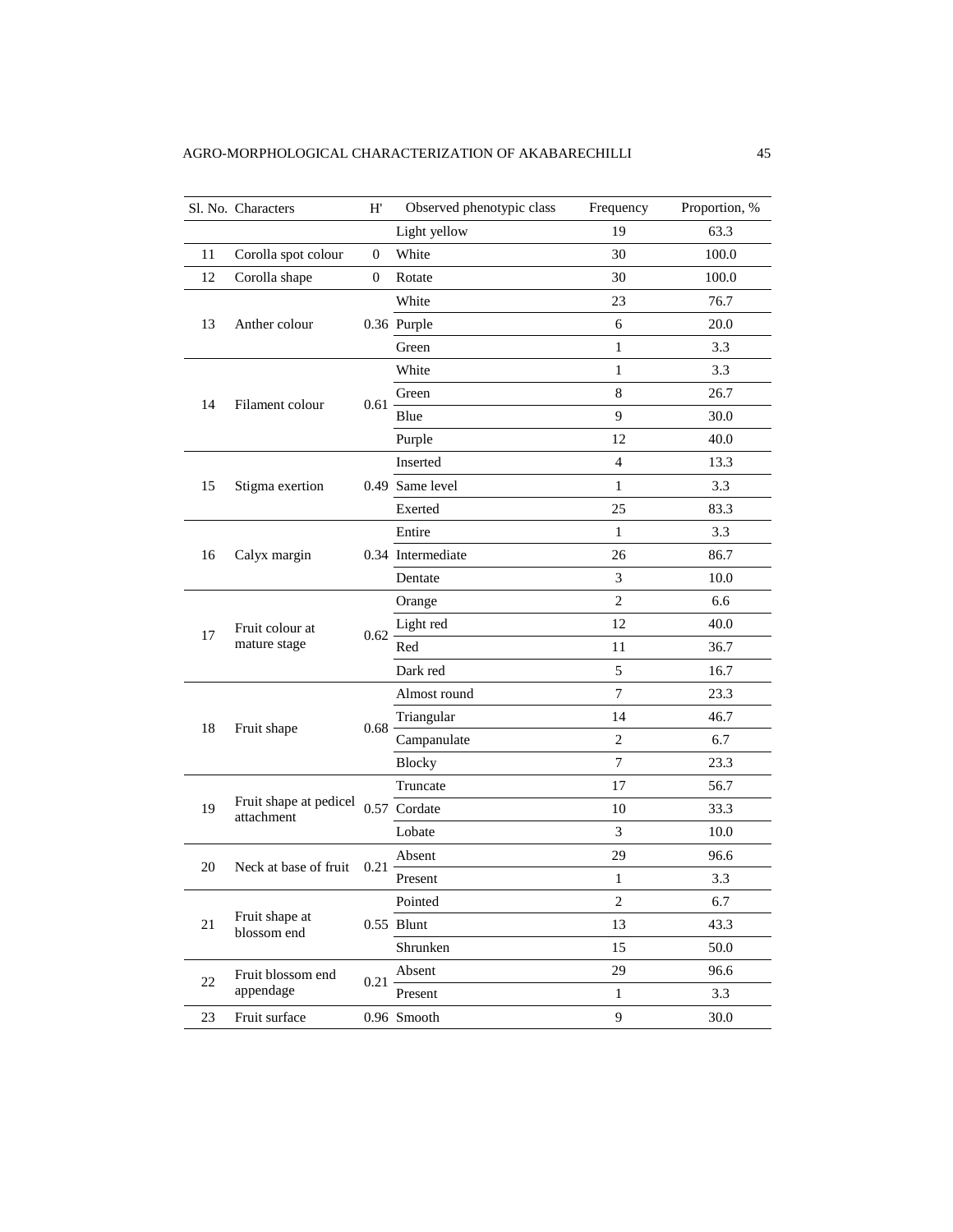|    | Sl. No. Characters | H'                                                                                                           | Observed phenotypic class | Frequency      | Proportion, % |
|----|--------------------|--------------------------------------------------------------------------------------------------------------|---------------------------|----------------|---------------|
|    |                    |                                                                                                              | Semi-wrinkled             | 14             | 46.7          |
|    |                    |                                                                                                              | Wrinkled                  | 7              | 23.3          |
|    | Seed colour        | <b>Straw</b><br><b>Brown</b><br>0.63<br>Other<br>Smooth<br>0.63<br>Wrinkled<br>Intermediate<br>0.60<br>Large |                           | 17             | 56.7          |
| 24 |                    |                                                                                                              |                           | $\overline{c}$ | 6.6           |
|    |                    |                                                                                                              |                           | 11             | 36.7          |
| 25 | Seed surface       |                                                                                                              |                           | 14             | 46.7          |
|    |                    |                                                                                                              |                           | 16             | 53.3          |
| 26 | Seed size          |                                                                                                              |                           | 19             | 63.3          |
|    |                    |                                                                                                              |                           | 11             | 36.7          |

The high mean value of the Shannon-Weaver index for the quantitative traits (H'=0.76) confirmed high genetic diversity. The further intermediate mean value of Shannon-Weaver index and qualitative traits (H'=0.50) indicate medium diversity in the collection of Akabarechilli landraces and frequency classes for individual traits with diversity on different traits will have implications for utilization in robust crop improvement and enhancement of genetic potential of Akabarechilli. The estimate of H' considers both richness and evenness of the phenotypic classes of the traits (Yadav et al., 2018). The diversity index has been extensively used in the estimation of diversity in a germplasm collection of barley (Tolbert et al., 1979) and used for measurement and comparison pattern of phenotypic diversity in germplasm collection of wheat (Jardat, 1992; Yang et al., 1991).

## **Principal component analysis (PCA) of qualitative parameters**

PCA analysis is used to identify the important traits of the data set. The dispersal of accessions was based on the principal component-1 and Principal component-2 of qualitative characters representing the existing phenotypic variation within the collection and shows how widely they are spread across the axes (Fig 1A).

The PCA based on the qualitative traits revealed that the first eight PCs with eigen value >1 accounted for 74.9% of the total variance (Table 4). The first PC accounted for 22.2% of the total variance, the traits mainly influenced by, branching habit, and leaf shape. Likewise, the second PC accounted for 12.1% of the total variance was mainly influenced by anther color. Similarly, the third PC accounting for 10.2 % of the total variance influenced by stigma exertion, fruit blossom end appendage and. The fourth PC accounted for 7.8 % of the total variance mainly influenced by calyx margin whereas the fifth PC accounted for 6.4% of the total variance, influenced by fruit shape at the blossom end and seed size. Sixth PC accounted for 6% of the total variance was influenced by stem color, leaf density, fruit shape and. Only 5.7% of total variance contributes by seventh PC, influenced mainly by stem pubescence, flower position, filament color, and seed surface while 4.6% of the total variance covers by eight PC, influenced mainly by stem pubescence.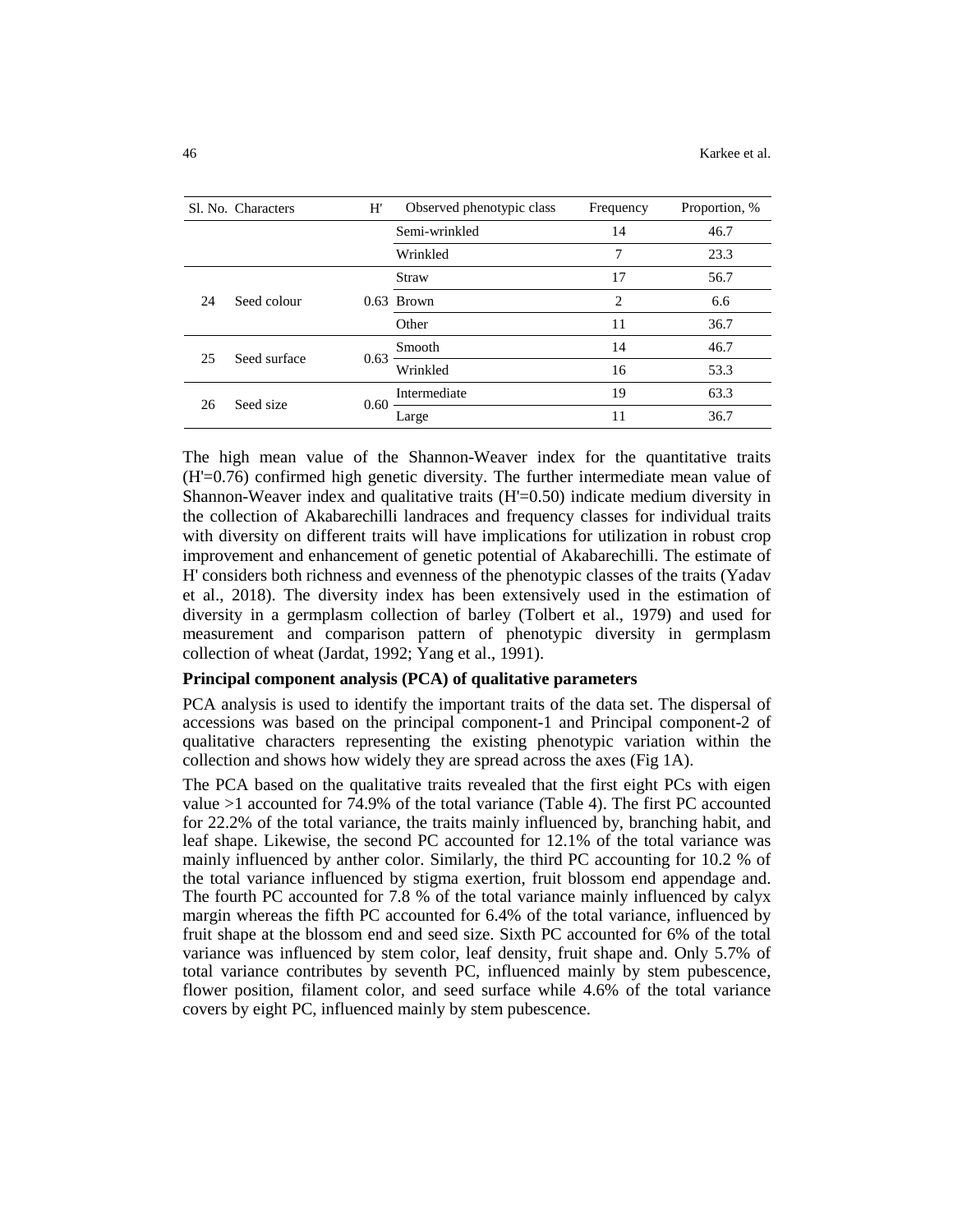| Qualitative trait                    | PC1      | PC <sub>2</sub> | PC <sub>3</sub> | PC <sub>4</sub> | PC <sub>5</sub> | PC <sub>6</sub> | PC7      | PC <sub>8</sub> |
|--------------------------------------|----------|-----------------|-----------------|-----------------|-----------------|-----------------|----------|-----------------|
| Eigenvalue                           | 5.541    | 3.0355          | 2.5391          | 1.9407          | 1.5972          | 1.4924          | 1.4166   | 1.1568          |
| Proportion                           | 0.222    | 0.121           | 0.102           | 0.078           | 0.064           | 0.06            | 0.057    | 0.046           |
| Cumulative variance                  | 0.222    | 0.343           | 0.445           | 0.522           | 0.586           | 0.646           | 0.702    | 0.749           |
| Stem colour                          | $-0.153$ | $-0.262$        | $-0.214$        | $-0.195$        | $-0.093$        | 0.361           | 0.123    | $-0.042$        |
| Stem shape                           | $-0.198$ | $-0.295$        | $-0.15$         | $-0.022$        | $-0.399$        | $-0.094$        | 0.03     | 0.197           |
| Stem pubescence                      | 0.045    | 0.352           | $-0.184$        | 0.118           | 0.125           | $-0.038$        | 0.402    | 0.365           |
| Plant growth habit                   | $-0.328$ | $-0.046$        | $-0.127$        | 0.04            | 0.091           | 0.164           | $-0.111$ | $-0.175$        |
| Branching habit                      | 0.338    | 0.043           | 0.093           | 0.091           | $-0.101$        | $-0.034$        | $-0.067$ | 0.219           |
| Tillering                            | 0.256    | 0.166           | 0.194           | $-0.233$        | 0.264           | 0.001           | $-0.153$ | $-0.017$        |
| Leaf density                         | 0.248    | $-0.019$        | $-0.261$        | 0.148           | $-0.062$        | $-0.309$        | 0.035    | $-0.065$        |
| Leaf colour                          | 0.092    | 0.257           | 0.129           | 0.061           | $-0.303$        | 0.024           | 0.056    | $-0.409$        |
| Leaf shape                           | 0.349    | $-0.064$        | 0.239           | 0.119           | $-0.115$        | 0.012           | $-0.086$ | 0.105           |
| Flower position                      | 0.197    | $-0.084$        | $-0.315$        | 0.191           | 0.068           | $-0.059$        | $-0.399$ | $-0.107$        |
| Corolla colour                       | $-0.198$ | 0.195           | $-0.025$        | $-0.174$        | 0.205           | $-0.209$        | $-0.268$ | $-0.079$        |
| Anther colour                        | $-0.186$ | 0.335           | $-0.032$        | 0.266           | $-0.072$        | 0.30            | $-0.041$ | $-0.002$        |
| Filament colour                      | 0.155    | $-0.234$        | $-0.032$        | $-0.267$        | 0.092           | $-0.081$        | 0.424    | $-0.278$        |
| Stigma exertion                      | $-0.083$ | $-0.261$        | 0.316           | 0.301           | 0.03            | 0.136           | $-0.104$ | $-0.128$        |
| Calyx margin                         | $-0.107$ | 0.31            | 0.145           | 0.331           | $-0.218$        | 0.074           | $-0.017$ | 0.049           |
| Fruit colour at mature<br>stage      | 0.158    | $-0.23$         | 0.226           | 0.194           | $-0.016$        | $-0.141$        | $-0.027$ | $-0.342$        |
| Fruit shape                          | $-0.153$ | 0.061           | 0.153           | 0.146           | $-0.096$        | $-0.341$        | 0.114    | $-0.241$        |
| Fruit shape at pedicel<br>attachment | 0.204    | $-0.238$        | $-0.23$         | 0.28            | $-0.264$        | 0.099           | 0.128    | 0.148           |
| Neck at base of fruit                | $-0.05$  | 0.061           | 0.01            | $-0.243$        | $-0.194$        | $-0.479$        | $-0.107$ | 0.225           |
| Fruit shape at blossom<br>end        | 0.173    | 0.047           | $-0.147$        | 0.235           | 0.413           | 0.079           | 0.12     | $-0.035$        |
| Fruit blossom end<br>appendage       | 0.107    | 0.041           | 0.409           | $-0.267$        | $-0.076$        | 0.278           | 0.236    | 0.089           |
| Fruit surface                        | 0.109    | 0.054           | 0.043           | 0.067           | $-0.081$        | $-0.217$        | 0.152    | $-0.102$        |
| Seed colour                          | 0.156    | 0.192           | $-0.366$        | $-0.17$         | $-0.072$        | 0.158           | $-0.066$ | $-0.337$        |
| Seed surface                         | 0.109    | 0.088           | $-0.005$        | $-0.263$        | $-0.335$        | 0.191           | $-0.398$ | 0.054           |
| Seed size                            | $-0.164$ | $-0.272$        | 0.13            | 0.091           | 0.306           | 0.01            | $-0.222$ | 0.261           |

Table 4. Principal component analysis for26qualitative traits of Akabarechilli accessions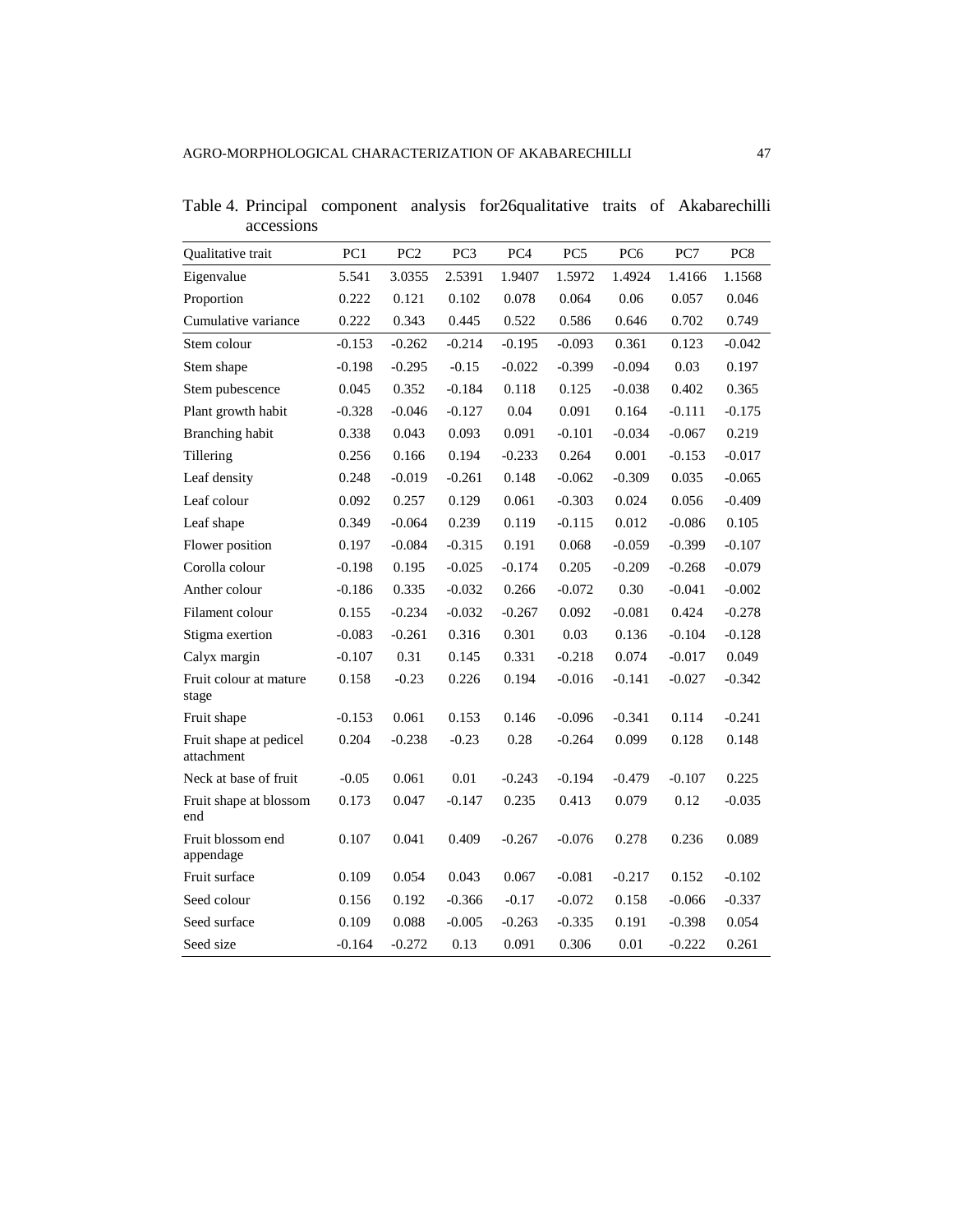#### **Principal component analysis of quantitative parameters**

The PCA was performed to estimate the relative importance and contribution of each quantitative trait to the total variance and illustrate the agronomic diversity among the 30 landraces. Table 5 shows the principal components and percentage of contribution of each component to the total variation in the akabarechilli landraces. The distribution of accessions based on the first two principal components shows the phenotypic variations among the accessions used and shows the magnitude of spread towards the axes (Fig 1B).

| <b>Ouantitative</b> trait   | PC1      | PC <sub>2</sub> | PC <sub>3</sub> | PC <sub>4</sub> | PC <sub>5</sub> | PC <sub>6</sub> |
|-----------------------------|----------|-----------------|-----------------|-----------------|-----------------|-----------------|
| Eigen value                 | 5.241    | 3.4296          | 2.4059          | 1.7725          | 1.4817          | 1.3403          |
| Proportion of variance      | 0.25     | 0.163           | 0.114           | 0.084           | 0.071           | 0.064           |
| Cumulative                  | 0.025    | 0.413           | 0.527           | 0.612           | 0.682           | 0.746           |
| Plant height (cm)           | 0.298    | $-0.231$        | 0.147           | 0.198           | $-0.02$         | $-0.034$        |
| Plant canopy width (cm)     | 0.041    | $-0.163$        | 0.442           | $-0.045$        | 0.221           | 0.289           |
| Stem length (cm)            | 0.287    | $-0.102$        | $-0.034$        | 0.173           | $-0.208$        | 0.424           |
| Stem diameter (cm)          | 0.119    | $-0.251$        | 0.187           | 0.021           | 0.34            | $-0.387$        |
| Mature leaf length (cm)     | 0.338    | 0.147           | $-0.112$        | $-0.181$        | 0.187           | 0.189           |
| Mature leaf width (cm)      | 0.376    | 0.134           | $-0.113$        | $-0.116$        | 0.187           | 0.134           |
| Days to flowering           | 0.366    | 0.082           | 0.19            | $-0.068$        | $-0.159$        | $-0.083$        |
| Number of flower (per axil) | 0.215    | $-0.02$         | $-0.249$        | 0.103           | $-0.257$        | $-0.266$        |
| Corolla length (mm)         | 0.013    | 0.105           | 0.459           | 0.236           | 0.028           | $-0.163$        |
| Anther length (mm)          | 0.207    | $-0.135$        | 0.112           | 0.112           | 0.259           | $-0.301$        |
| Filament length (mm)        | 0.007    | 0.064           | 0.179           | 0.639           | 0.107           | $-0.096$        |
| Days to fruiting            | 0.347    | 0.09            | 0.213           | $-0.067$        | $-0.194$        | 0.064           |
| Fruit-bearing period (d)    | $-0.01$  | $-0.236$        | 0.066           | $-0.232$        | $-0.44$         | $-0.086$        |
| Fruit length (cm)           | 0.038    | 0.39            | 0.006           | $-0.201$        | 0.153           | 0.05            |
| Fruit width (cm)            | $-0.235$ | $-0.237$        | $-0.268$        | 0.233           | 0.094           | 0.005           |
| Fruit weight $(g)$          | $-0.068$ | 0.352           | $-0.033$        | $-0.02$         | 0.258           | 0.45            |
| Fruit pedicel length (cm)   | 0.059    | $-0.418$        | 0.052           | 0.066           | $-0.221$        | $-0.003$        |
| Number of locules           | 0.116    | $-0.111$        | $-0.271$        | $-0.161$        | 0.244           | $-0.311$        |
| Seed diameter (mm)          | 0.254    | 0.069           | $-0.316$        | 0.191           | 0.05            | $-0.009$        |
| 1000-seed weight $(g)$      | 0.261    | $-0.073$        | $-0.249$        | 0.324           | 0.223           | 0.049           |
| Number of fruits/plant      | 0.058    | $-0.417$        | $-0.083$        | 0.115           | $-0.291$        | $-0.109$        |

Table 5. Principal component analysis for 21 quantitative traits of Akabarechilli accessions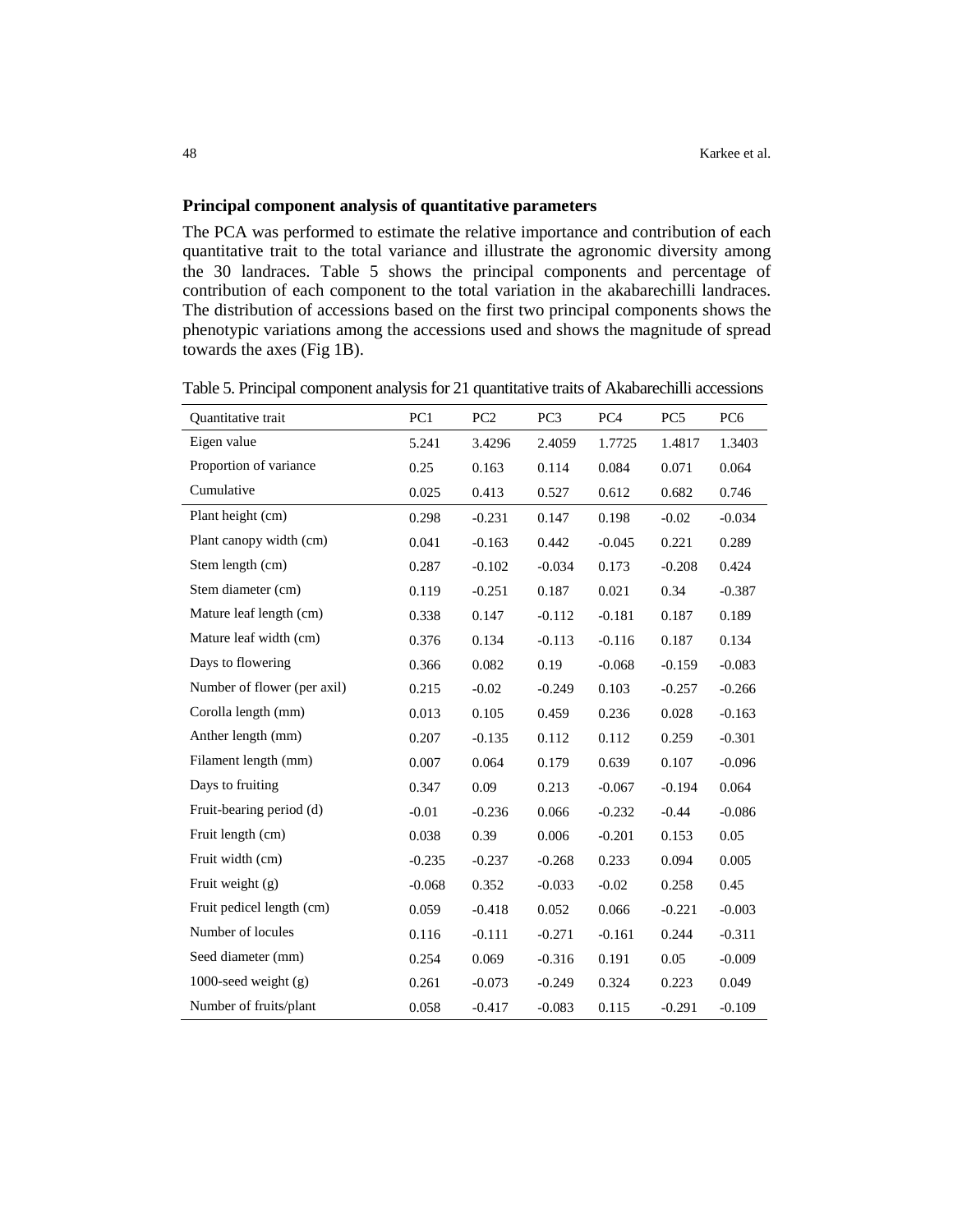The six principal components (PCs) with eigenvalue  $>1$  accounted for 74.6% of the entire variability. Specifically, the first component, which accounted for 25% of the total variation, included leaf length, leaf width, days to flowering, days to fruiting, etc. Important traits such as fruit length, fruit weight was included in the second component with 16.3% variance. The third component explaining 11.4% of total variation included plant canopy width, corolla length etc. In principle component four, which described 8.4 % of the total variation, filament length, 1000 seed weight, fruit width showed a large contribution. The last two significant principal components, fifth and sixth, explained 7.1% and 6.4% of the total variation, respectively. The fifth component was mainly determined by stem diameter and anther length fruit-bearing periods, whereas the sixth components by stem length.



Figure 1.2-D PCA plot of the first two components of the 30 Akabarechilli based on the 26 qualitative traits  $(A)$  and the 21 quantitative traits  $(B)$ 

The PCA results show that the most appropriate traits for grouping the Akabarechilli are plant growth habit, branching habit, leaf shape, anther color, leaf length and width, days to flowering, days to fruiting, fruit length, fruit weight, fruit pedicel length, and the number of fruits per plant. By evaluating these traits with the highest values of the diversity index  $(H>0.75)$  except anther color  $(H=0.36)$ , the first two principal components could efficiently discriminate these landraces, it can signify to serve as an important breeding tool for the characterization of these accessions.

#### **Cluster analysis**

To investigate phenotypic diversity further in 30 akabarechilli landraces, hierarchical cluster analysis on combined qualitative and quantitative traits were used to enable groupings into clusters of genetic similarities, using the Euclidean distance and average linkage methods. The resulting dendrogram revealed six distinct groups: group I is comprised of 3 accessions  $(10\%)$ , group II of 10 accessions  $(33.3\%)$ ,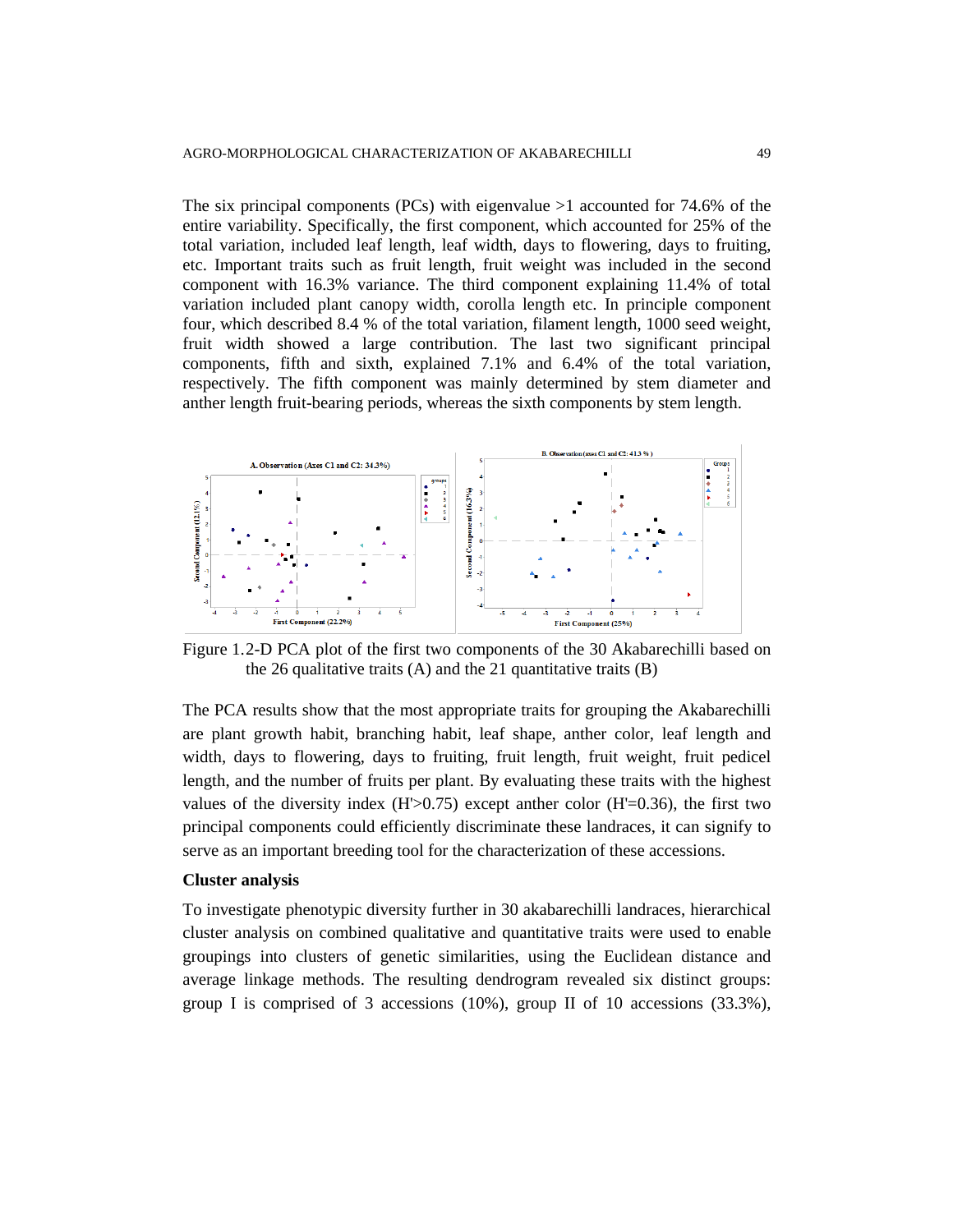groups III of 13 (43.33%) accessions, group IV of 2 (6.67%) accessions, and group V and VI are the solitary clusters with the only accession in each group. The descriptive statistics of the distinct cluster are present in Fig 2.

The landraces included in cluster-I having higher mean value for the number of flowers per axil, fruit-bearing period, fruit width, no of fruit/plant but lower mean value for plant canopy width, days to flowering, and moderate mean values for other agronomic traits. Similarly, the members of Cluster-II have higher mean value for corolla length but moderate mean values for other traits. Likewise, Cluster-III has a higher mean value for the number of locule per fruit and the lowest value for fruit weight. Cluster-V consisted of one landrace with the higher mean value for the majority of a studied trait while Cluster-VI also having one landrace with lower mean value for majority of studied trait as compared to other clusters (Table 6).



Figure 2. Dendrogram of 30 akabarechilli accessions based on both 26 qualitative traits and 21 quantitative traits (Similarity level about 60%) (Minitab 17, statistical package).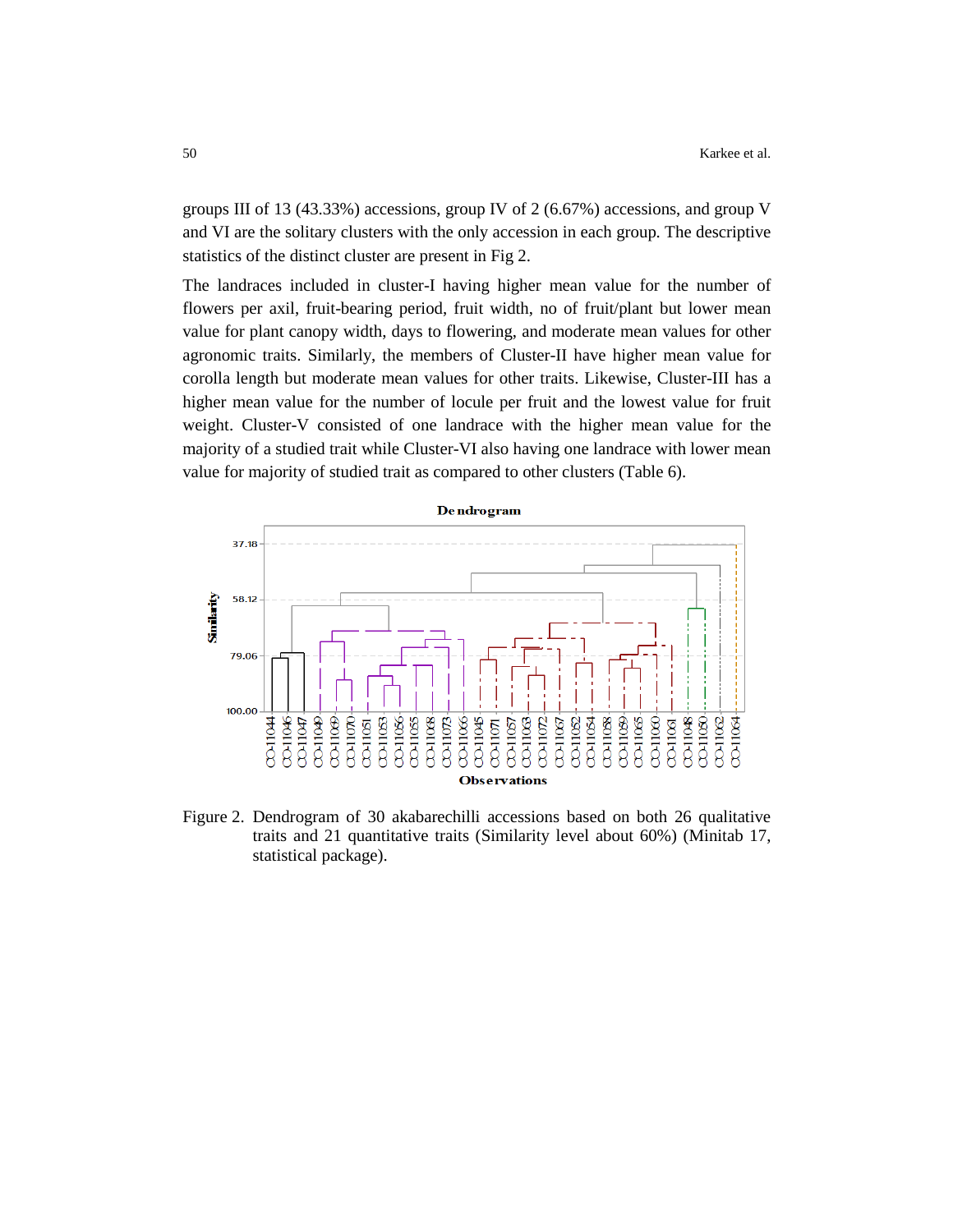| Cluster                                                | I                                                                 | $\mathbf{I}$                                                                                                                                                               | Ш                                                       | IV                                                                                                                                    | V              | VI             |
|--------------------------------------------------------|-------------------------------------------------------------------|----------------------------------------------------------------------------------------------------------------------------------------------------------------------------|---------------------------------------------------------|---------------------------------------------------------------------------------------------------------------------------------------|----------------|----------------|
| Accessions                                             | CO-11044, CO-<br>11046, CO-11047                                  | CO-11045, CO-<br>11052,<br>CO-11054, CO-<br>11057,<br>CO-11058, CO-<br>11059,<br>CO-11060, CO-<br>11061,<br>CO-11063, CO-<br>11065,<br>CO-11067, CO-<br>11071,<br>CO-11072 | CO-11048, CO-<br>11050                                  | CO-11049,CO-<br>11051, CO-<br>11053, CO-<br>11055, CO-<br>11056, CO-<br>11066, CO-<br>11068, CO-<br>11069, CO-<br>11070, CO-<br>11073 | $CO-$<br>11062 | $CO-$<br>11064 |
| Plant height (cm)                                      | $144.4 \pm 5.8$ (136.3-<br>149.8)                                 | $121.7\pm25.8$ (85.6-121.1 $\pm2.8$ (119.1-<br>164.0                                                                                                                       | 123.0)                                                  | $134.5 \pm 17.4$<br>$(111.3-156.9)$                                                                                                   | 179.6          | 50.0           |
| Plant canopy<br>width (cm)                             | 49.6±13.8 (32.9-<br>66.7)                                         | 76.9±11.7 (62.0-<br>97.4)                                                                                                                                                  | $58.8 \pm 6.8$ (54.0-63.6) $89.3 \pm 11.4$ (69.4- 129.6 | 103.3)                                                                                                                                |                | 69.6           |
| Stem length (cm)                                       | $16.0\pm6.8$ (9.5-25.4) $11.2\pm7.4$ (3.4-                        | 23.5)                                                                                                                                                                      | $9.8 \pm 7.3$ (4.6-15.0)                                | $15.7 \pm 10.1$ (4.2-<br>33.6)                                                                                                        | 35.4           | 3.1            |
| Stem diameter<br>(cm)                                  | $1.9\pm0.2$ (1.7-2.3)                                             | $1.9\pm0.2$ (1.4-2.1)                                                                                                                                                      | $1.9\pm0.1$ (1.8-2.0)                                   | $1.9\pm0.3$ (1.6-2.5) 2.0                                                                                                             |                | 1.2            |
| (cm)                                                   | Mature leaf length $10.0 \pm 3.5$ (6.0-14.5) $13.7 \pm 3.1$ (8.4- | 18.5)                                                                                                                                                                      | $16.0\pm0.3$ (15.8-16.2) $12.3\pm3.2$ (7.1-             | 17.2)                                                                                                                                 | 17.5           | 10.0           |
| (cm)                                                   | Mature leaf width $6.6 \pm 2.9$ (3.3-10.3)                        | $8.0\pm2.1$ (4.4-10.7) $9.7\pm0.4$ (9.4-9.9)                                                                                                                               |                                                         | $7.3 \pm 2.2$ (3.4-<br>10.2)                                                                                                          | 10.5           | 4.7            |
| Days to flowering $96.5 \pm 2.5$ (93.0-                | 98.5)                                                             | $99.2 \pm 5.0$ (88.0-<br>105.5)                                                                                                                                            | $97.3 \pm 3.9$ (94.5-<br>100.0                          | 99.5±5.1 (91.0-<br>111.0                                                                                                              | 103.5          | 83.0           |
| Number of flower $2.4 \pm 0.2$ (2.3-2.7)<br>(per axil) |                                                                   | $2.0\pm0.3$ (1.5-2.5)                                                                                                                                                      | $1.8 \pm 0.6$ (1.3-2.2)                                 | $1.7\pm0.1$ (1.0-2.3) 1.8                                                                                                             |                | 1.7            |
| Corolla length<br>(mm)                                 | $7.5 \pm 1.3$ (6.4-9.2)                                           | $8.7\pm0.9$ (7.1-10.9) $8.1\pm1.9$ (6.7-9.5)                                                                                                                               |                                                         | $8.7 \pm 1.2$ (6.8-<br>10.7)                                                                                                          | 8.4            | 8.1            |
| Another length<br>(mm)                                 | $2.4 \pm 0.3$ (2.0-2.8)                                           | $2.4\pm0.4(1.9-3.1)$                                                                                                                                                       | $2.3 \pm 0.2$ (2.1-2.4)                                 | 2.5±0.3 (1.9-2.8) 2.2                                                                                                                 |                | 1.9            |
| Filament length<br>(mm)                                | $2.9 \pm 0.5$ (2.3-3.5)                                           | $2.9 \pm 0.4$ (2.3-3.6)                                                                                                                                                    | $3.0\pm0.4$ (2.8-3.3)                                   | $3.0\pm0.6$ (2.1-3.8) 3.1                                                                                                             |                | 2.8            |
| Days to fruiting                                       | $101.8 \pm 2.7(98.0 -$<br>104.0                                   | $107.1 \pm 8.4$ (92.5-<br>117.5)                                                                                                                                           | $104.3 \pm 6.0(100.0 -$<br>108.5)                       | $109.2 \pm 9.0$ (94.5 - 117.5)<br>121.5)                                                                                              |                | 87.0           |
| Fruit-bearing<br>period (d)                            | $181.0\pm3.9$ (178.0-<br>186.5)                                   | $166.7 \pm 11.9$<br>$(136.0 - 183.0)$                                                                                                                                      | $107.8 \pm 3.9(105.0 -$<br>110.5)                       | $173.4 \pm 9.2$<br>$(155.0 - 182.5)$                                                                                                  | 164.5          | 172.0          |
| Fruit length (cm)                                      | $2.2 \pm 0.2$ (1.9-2.4)                                           | $2.0\pm0.4$ (1.5-2.9)                                                                                                                                                      | $1.8 \pm 0.2$ (1.7-1.9)                                 | $2.1 \pm 0.2$ (1.8-2.7) 2.6                                                                                                           |                | 2.1            |
| Fruit width (cm)                                       | $2.0\pm0.2$ (1.8-2.2)                                             | $1.3 \pm 0.5$ (0.6-2.2)                                                                                                                                                    | $1.8\pm0.1$ (1.7-1.9)                                   | $1.7\pm0.4$ (0.8-2.1) 1.2                                                                                                             |                | 1.8            |
| Fruit weight $(g)$                                     | $2.9 \pm 0.6$ (2.1-3.7)                                           | $2.4 \pm 1.1$ (0.8-5.4)                                                                                                                                                    | $2.4 \pm 0.6$ (2.0-2.8)                                 | $2.6 \pm 0.4$ (1.8-3.3) 6.1                                                                                                           |                | 3.9            |
| Fruit pedicel<br>length (cm)                           | $3.1 \pm 0.1$ (3.0-3.2)                                           | $2.5 \pm 0.3$ (2.1-3.5)                                                                                                                                                    | $2.3 \pm 0.1$ (2.2-2.3)                                 | $2.8 \pm 0.3$ (2.1-3.2) 3.4                                                                                                           |                | 2.1            |

|                          |  | Table 6. Descriptive statistics of quantitative traits within clusters of 30 |  |  |  |
|--------------------------|--|------------------------------------------------------------------------------|--|--|--|
| AkabareChilli accessions |  |                                                                              |  |  |  |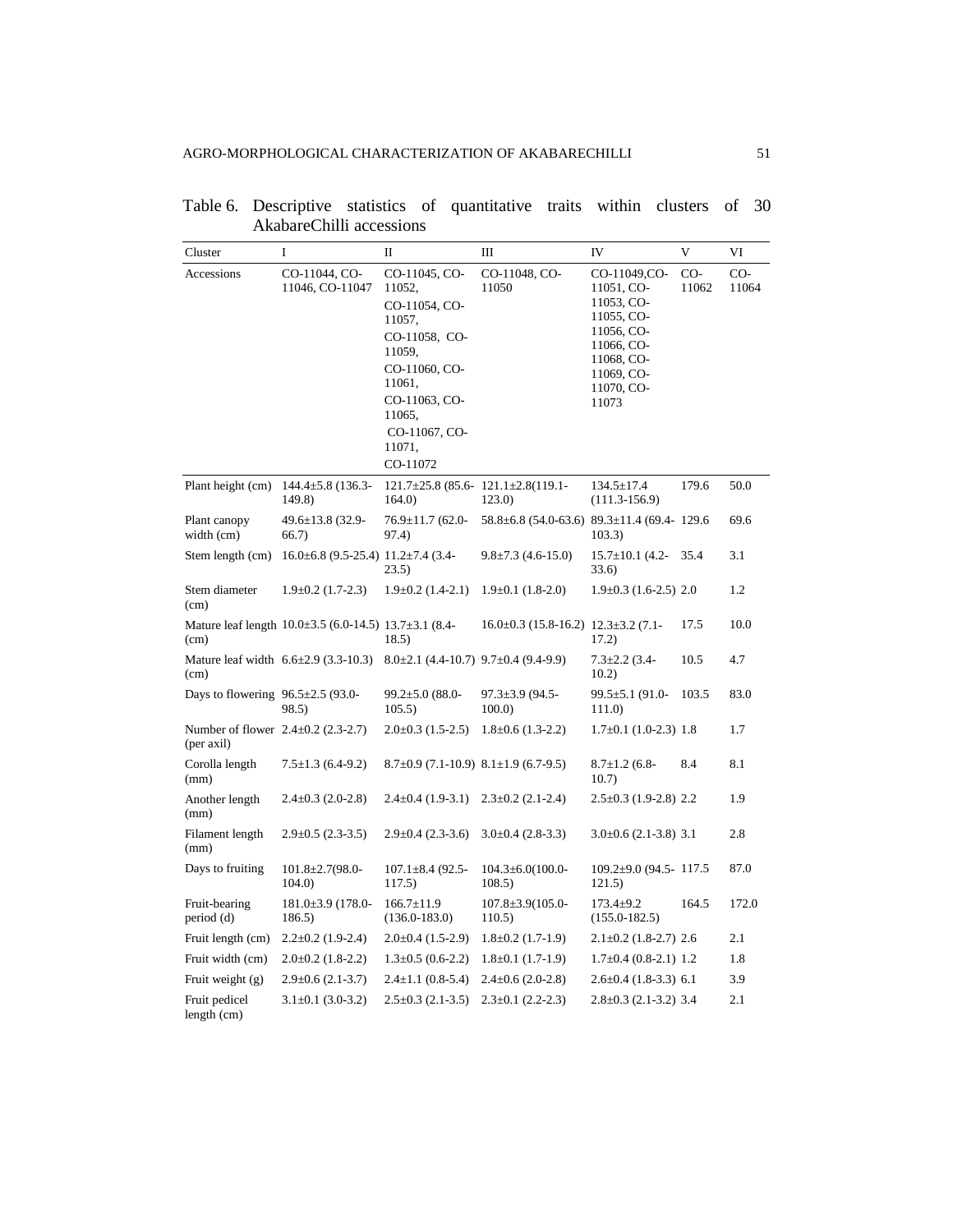| Cluster                                       |                             | П                                            | Ш                             | IV                                      | V | VI   |
|-----------------------------------------------|-----------------------------|----------------------------------------------|-------------------------------|-----------------------------------------|---|------|
| Number of<br>locules                          | $2.5 \pm 0.2$ (2.2-2.7)     | $2.4\pm0.6$ (1.1-3.0) $2.6\pm0.5$ (2.2-2.9)  |                               | $2.5 \pm 0.3$ (2.1-2.9) 2.2             |   | 2.1  |
| Seed diameter<br>(mm)                         | $4.6 \pm 0.1$ (4.5-4.8)     | $4.2 \pm 0.4$ (3.5-4.9)                      | $4.6 \pm 0.4$ (4.3-4.8)       | $4.1 \pm 0.5$ (3.3-4.9) 4.6             |   | 4.2  |
| 1000-seed weight $6.0\pm0.5$ (5.3-6.6)<br>(g) |                             | $5.1\pm0.9$ (3.2-6.4) 6.7 $\pm0.9$ (6.1-7.4) |                               | $5.5 \pm 1.8$ (2.0-7.1) 7.1             |   | 4.4  |
| Number of<br>fruits/plant                     | 139.0±9.9 (126.0-<br>150.0) | $49.1 \pm 12.4$ (29.0-<br>69.0               | $55.5\pm44.6$ (24.0-<br>87.0) | $98.5 \pm 15.5$ (79.0- 108.0)<br>120.0) |   | 29.0 |

\*value in parenthesis shows the range with in the groups of concerned trait.

Cluster analysis clearly separated 30 Akabarechilli landraces into six groups at 60% similarity level with the fifth and sixth cluster containing only landraces. On the basis of cluster analysis, Cluster-V was found superior in terms of quantitative character as compared to the other clusters. Orobiyi et al. (2017) state that the most significant attributing characters of chilli were the average weight of fruits, the average number of fruits per plant, the weight of 1000 seeds, average length and width of fruit, and the days to fruiting. Among these quantitative characters, Cluster-V (CO-11062) has the highest value for days to fruiting, fruit length, fruit weight, 1000 seed weight. Similarly, Cluster-I (CO-11044, CO-11046, CO-11047) has a higher fruit weight and the amount of fruits/plant as compared to other clusters. Cluster-VI has the lowest value for most of the quantitative traits as compared to the other clusters. This information could be used in crop improvement programs, particularly for selection and hybrid development.

Not only the yield parameter is important, but there is also another important trait that is essential in the contest of consumer preference and economic point of view, is its fruit shape. People prefer more round shape chilli than any other and have higher demand at the market. The Shannon-Weaver index for fruit shape is recorded high. Cluster analysis showed that fruits of Cluster-III were found more round with a higher number of locules per fruit than others. Whereas Cluster-V has longer fruit size than other groups and other clusters were found intermediate type. These identified materials could be used as materials for the selective breeding programs for concerning traits of interest in the future. Crosses between the members of clusters separated by inter-cluster distances are likely to be beneficial for further improvement (Yatung et al., 2014). The genotypes with larger fruit size were preferred for other chilly types (Dahal et al., 2006) but more round shape type fruit with a specific order type Akabarechilli is preferred by consumers and willing to pay more money.

#### **CONCLUSION**

Agro-morphological variability of akabarechilli landraces collected from eastern hills of Nepal was carried out by its qualitative and quantitative parameters. Combined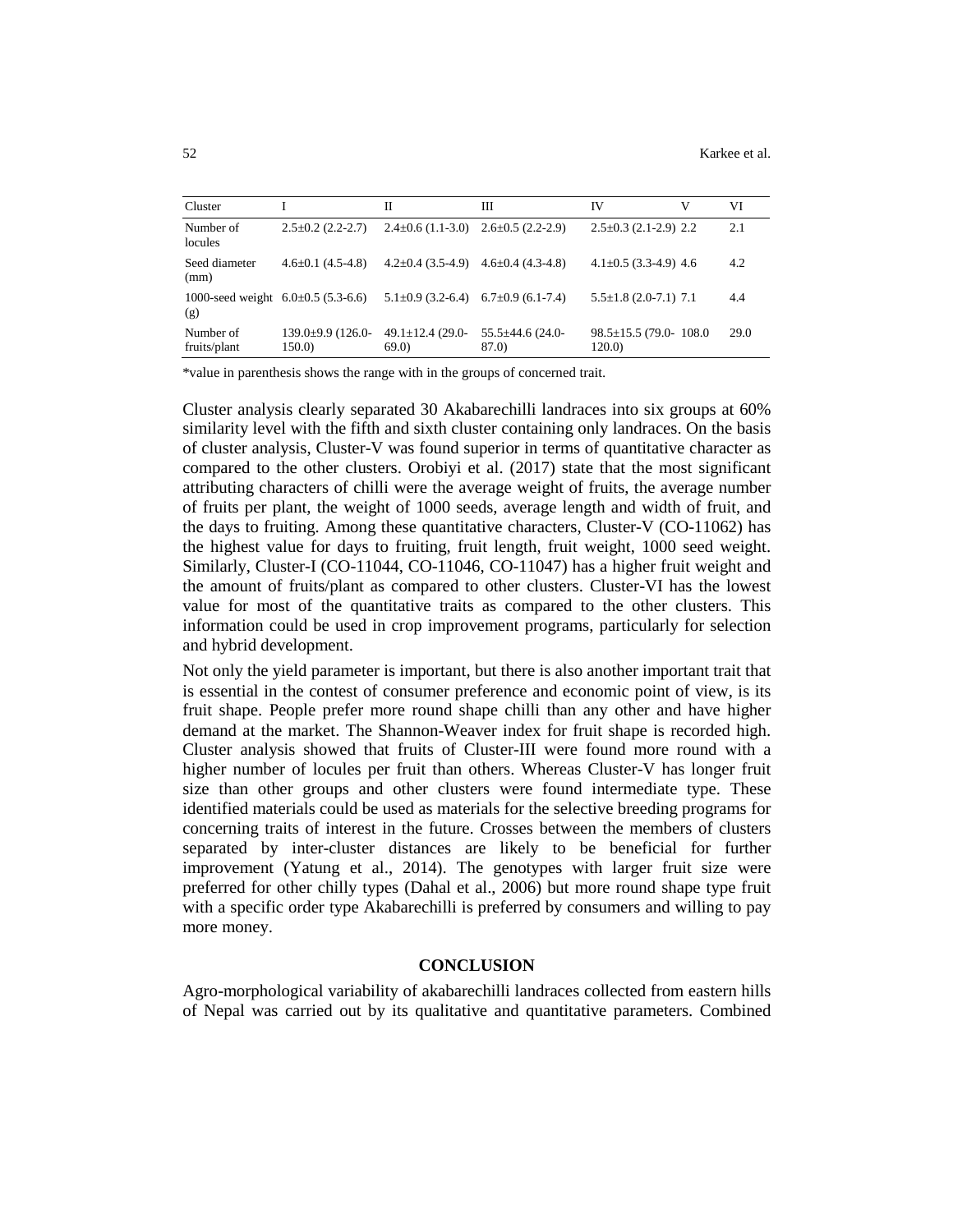qualitative and quantitative variables classified 30 akabarechilli landraces into six distinct groups. Although, the result of this experiment was obtained from one-year experiments and thus the interaction between environment and genotype, was not measured, but the result of the experiment related to morphological trait was equally important to characterize our accessions, as it helped to estimate variability existed in the landraces which were due to genotype effect between the landraces.

## **ACKNOWLEDGEMENT**

We would like to thank Nepal Agricultural Research Council for providing the fund and support. Intern and staff of the National Agriculture Genetic Resources Center, Khumaltar, Lalitpur, Nepal are duly acknowledged for their valuable contribution to carry out this experiment.

#### **REFERENCES**

- Barboza, G.E., Garcia, C.C., Gonzalez, S.L., Scaldaferro, M. and Reyes, X. (2019). Four new species of *Capsicum* (Solanaceae) from the tropical Andes and an update on the phylogeny of the genus. *Plos One,* 14(1):e0209792.
- Bhadragoudar, M.R. and Patil, C.G. (2011). Assessment of genetic diversity among *Capsicum annuum* L. genotypes using RAPD markers. *American Journal of Botany*, 10(76):17477-17483.
- Chapagai, T.R., Timsina, K.P. and Shrestha, K.P. 2011. Supply chain analysis of Akabarechilli (*Capsicum annuum L*. Var *Cerasiforme Irish*) A case of Ilam district of Nepal. *The Journal of Economic Concern*, 2(4):99-112.
- Costa, F.R., Pereira, T.N.S., Vitoria, A.P., deCampos, K.P., Rodrigues, R., daSilva, D.H. and Pereira, M.G. (2006). Genetic diversity among Capsicum accessions using RAPD markers. *Crop Breeding and Applied Biotechnology,*6:18-23.
- Dahal, K.C., Sharma, M.D., Dhakal, D.D. and Shakya, S.M. (2006). Evaluation of heat tolerant chilli (*Capsicum annuum* L.) genotypes in western terai of Nepal. *Journal of the Institute of Agriculture and Animal Science,* 27:59-64.
- Eticha, F., Bekele, E., Belay, G. and Borner, A. (2005). Phenotypic diversity in tetraploid wheat collected from Bale and Wello regions of Ethiopia. *Plant Genetic Resources,* 3: 35-43.
- Fraleigh, B. (1987). Importance des banques de resources phytogénétiques, In: Amélioration et protection des plant esvivrières tropicales (Editors: C.A. Saint Pierre and Y. Demarly), Quebec, Canada. Pp. 13-18.
- Garcia, C.C., Barfuss, M.H., Sehr, E.M., Barboza, G.E., Samuel, R., Moscone, E.A. and Ehrendorfer, F. (2016). Phylogenetic relationships, diversification and expansion of chili peppers (*Capsicum Solanaceae*). *Annals of Botany,* 118(1): 35-51.
- Genebank. (2018). Annual Report 2074/75 (2017/18). National Agriculture Genetic Resources Centre, NARC. Khumaltar, Lalitpur, Nepal.
- IPGRI, AVRDC and CATIE. (1995). Descriptors for Capsicum (*Capsicum* spp.). International Plant Genetic Resources Institute, Rome, Italy; the Asian Vegetable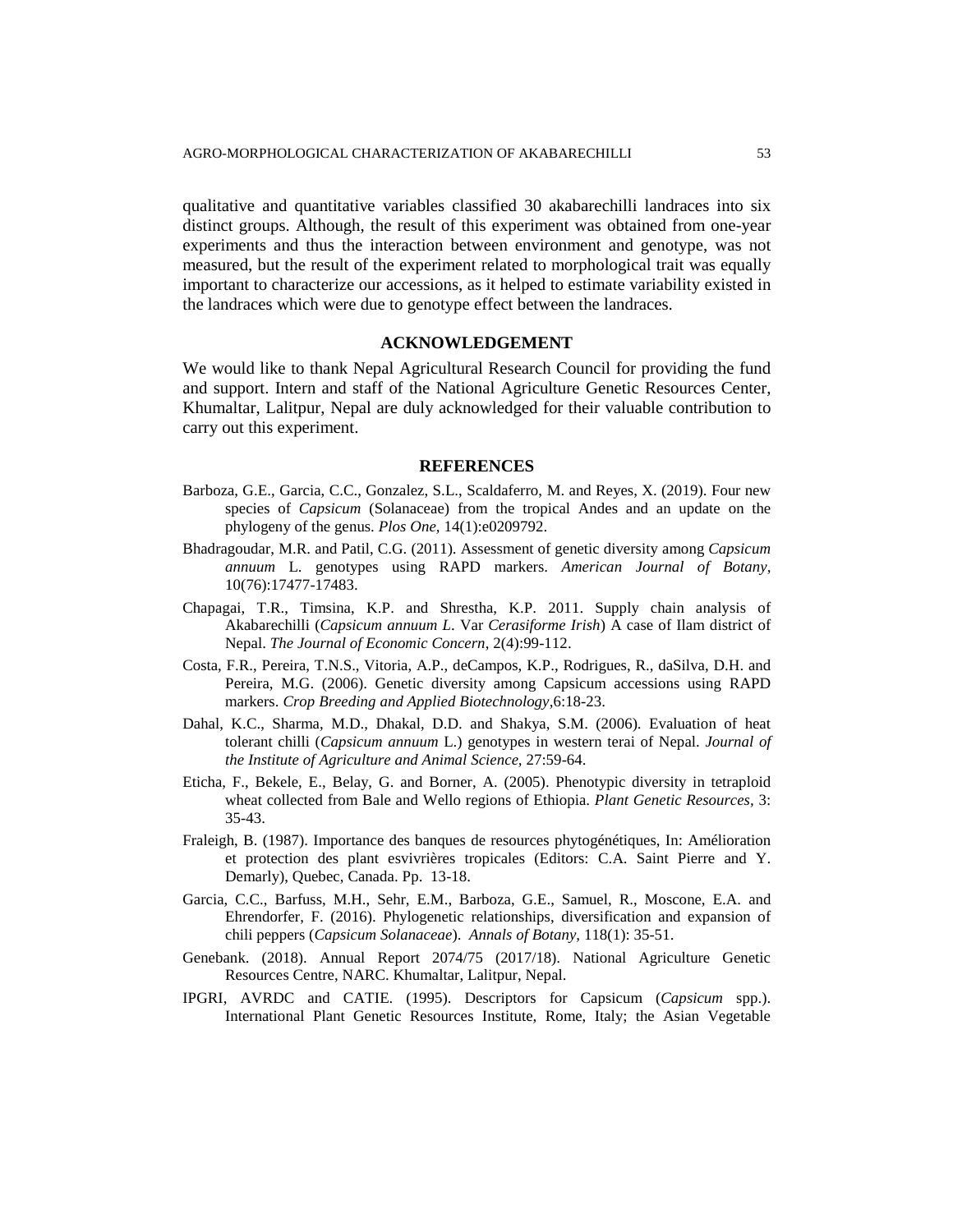Research and Development Center, Taipei, Taiwan, and the Centro AgronómicoTropical de Investigación y Enseñanza, Turrialba, Costa Rica.

- Jardat, A.A. (1992). Estimates of Phenotypic Diversity and Trait Association in Durum Wheat Landraces form Jordan. *Journal of Genetics and Breeding,* 46:69-76.
- Joshi, B.K. (2017). Plant breeding in Nepal: Past, present and future. *Journal of Agriculture and Forestry University*, 1: 1-33.
- Joshi, B.K., Gorkhali, N.A., Pradhan, N., Ghimire, K.H., Gotame, T.P., Prenil, K.C., Mainali, R.P., Karkee, A. and Paneru, R.B. (2020). Agrobiodiversity and its conservation in Nepal. *Journal of Nepal Agricultural Research Council,* 6: 14-33.
- Konisho, K., Minami, M., Matsushima, K. and Nemoto, K. (2005). Phylogenetic relationship and species identification by RAPD analysis in genus capsicum. *Horticulture Research* (Japan), 4(3): 259-264.
- Mainali, R.P., Karkee, A., Thapa, P., Ghimire, K.H., Joshi, B.K. and Mishra, K.K. (2020). Collaborative exploration and collection of native plant genetic resources as assisted by agrobiodiversity fair. *Journal of Agriculture and Natural Resources*, 3(2): 67-81.
- Manzano, A.R., Nodals, R.A.A., Gutiérrez, R.A.I.M., Mayor, F.Z. and Alfonso, C.L. (2001). Morphological and izoensime variability of taro (*Colocasiaesculenta* L. Schott) germplasm in Cuba. *Plant Genetic Resources,*126: 31-40.
- Mellidou, L., Krommydas, K., Nianiou-Obeidat, I., Ouzounidou, G., Kalivas, A. and Ganopoulos, I. (2020). Exploring morpho-physiological profiles of a collection of tomato (*Soalnumlycopersicum*) germplasm using multivariate statistics. *Plant Genetic Resources: Characterization and Utilization,* 18(2): 88-97
- MINITAB, (2010). Minitab 17 Statistical Software. State College, Pennsylvania: Minitab, Inc. www.minitab.com
- MOALD. (2021). Statistical information on Nepalese Agriculture (2019/20). Ministry of Agriculture and Livestock Development, Planning and development cooperation coordination division, Statistics and Analysis Section, Singhdurbar, Kathmandu, Nepal.
- Nemoto, K., Matsusima, K., Joshi, B.K., Ghimire, K.H., Suda, G. and Hatakeyama, K. (2016). Collaborative survey of amaranthus and capsicum genetic resources in Nepal, February 2016. *AREIPGR*, 32: 227-241.
- Newton, A.C., Akar, T., Baresel, J.P., Bebeli, P.J., Bettencourt, E., Bladenopoulos, K.V., Czembor, J.H., Fasoula, D.A., Katsiotis, A. and Koutis, K. (2010). Cereal landraces for sustainable agriculture: a review. *Agronomy for Sustainable Development,*30:237–269.
- Orobiyi, A., Loko, L.Y., Sanoussi, F., Agre, A.P., Korie, N., Gbaguidi, A., Adjatin, A., Agbangla, C. and Dansi, A. (2017). Agro-morphological characterization of chili pepper landraces (*Capsicum annuum* L.) cultivated in Northern Benin*. Genetic Resources and Crop Evolution,* 1-15.
- Radhouane, L. (2004). Etude de la variabilitémorphophénologique chez *Pennisetum glaucum* (L.) R. Brit. *Plant Genetic Resources Newsletter,* 138: 18-22
- Shannon, C.E. and Weaver, W. (1964). The Mathematical Theory of Communication, The University of Illinois, Chicago. Pp.125.